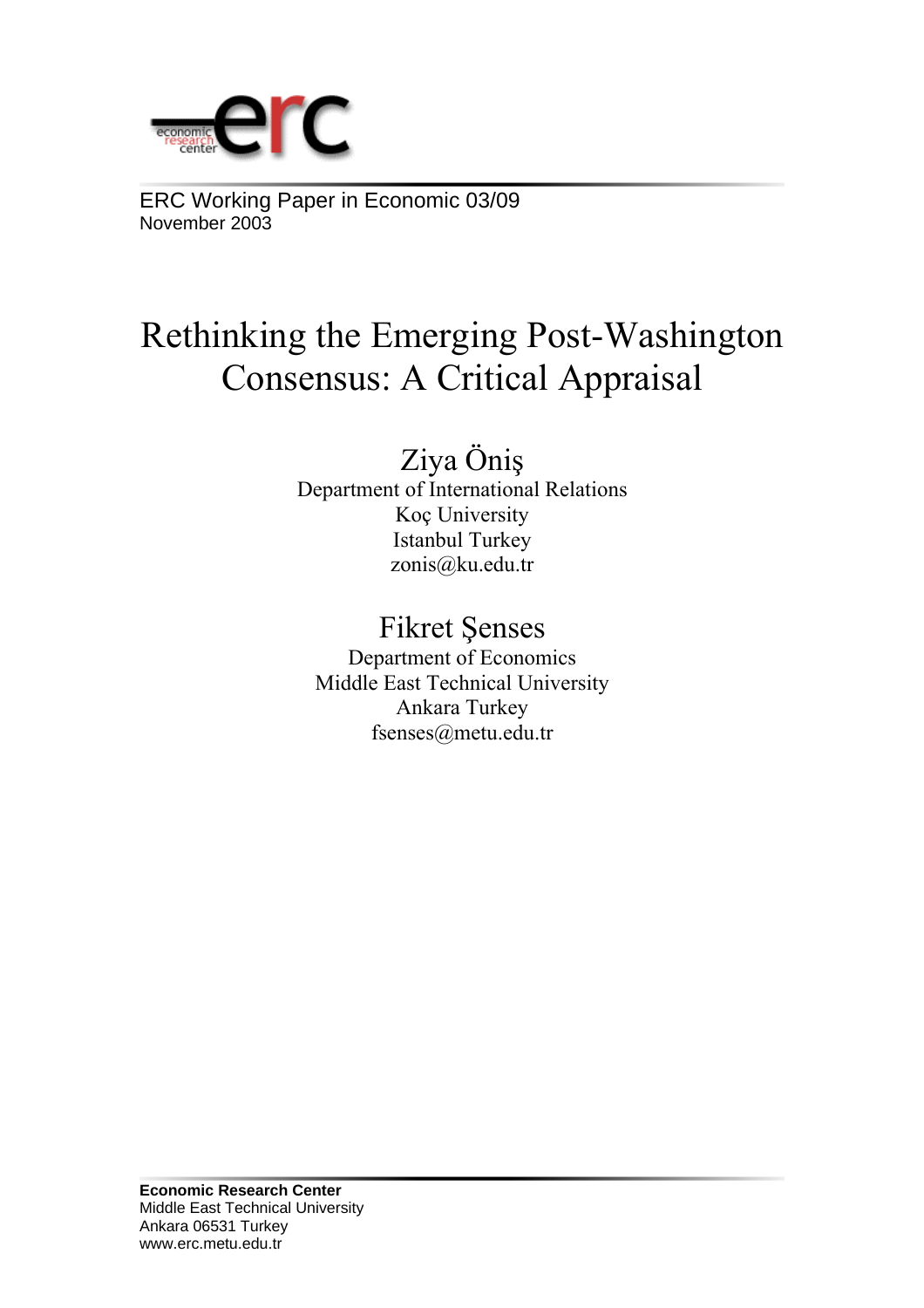# **RETHINKING THE EMERGING POST-WASHINGTON**

## **CONSENSUS: A CRITICAL APPRAISAL**

## **Ziya Öniş and Fikret Şenses\***

*The objective of the paper is to provide a critical assessment of the emerging post-Washington Consensus (PWC), as a new paradigm in the development debate. The paper begins by tracing the main record of the Washington Consensus, the set of neoliberal economic policies propogated foremost by key Bretton Woods Institutions like the World Bank and the IMF that penetrated into the economic policy agendas of many developing countries since the late 1970s. The paper then outlines the main tenets of the PWC, emerging from the shortcomings of that record and the reaction it created in the political realm. The paper, while accepting that the PWC provides a significant improvement over the Washington Consensus, draws attention to its failure to provide a sufficiently broad framework for dealing with key and pressing development issues such as income distribution, poverty and selfsustained growth.* 

#### **Introduction**

The critical period from the late 1970s to the early 1990s witnessed a major upsurge in neo-liberal ideas concerning the development process and development strategy. The neo-liberal counter-revolution in development theory represented a major assault on national developmentalism in the context of which the state had played an active role in the developmental process through such strategies as import-substitution industrialization and financial repression. The emerging neo-liberal orthodoxy advocated a new development model based on the primacy of individualism, market liberalism, outward-orientation, and state contraction. The organizing principle of neo-liberal political economy was the notion of a minimal state whose principal role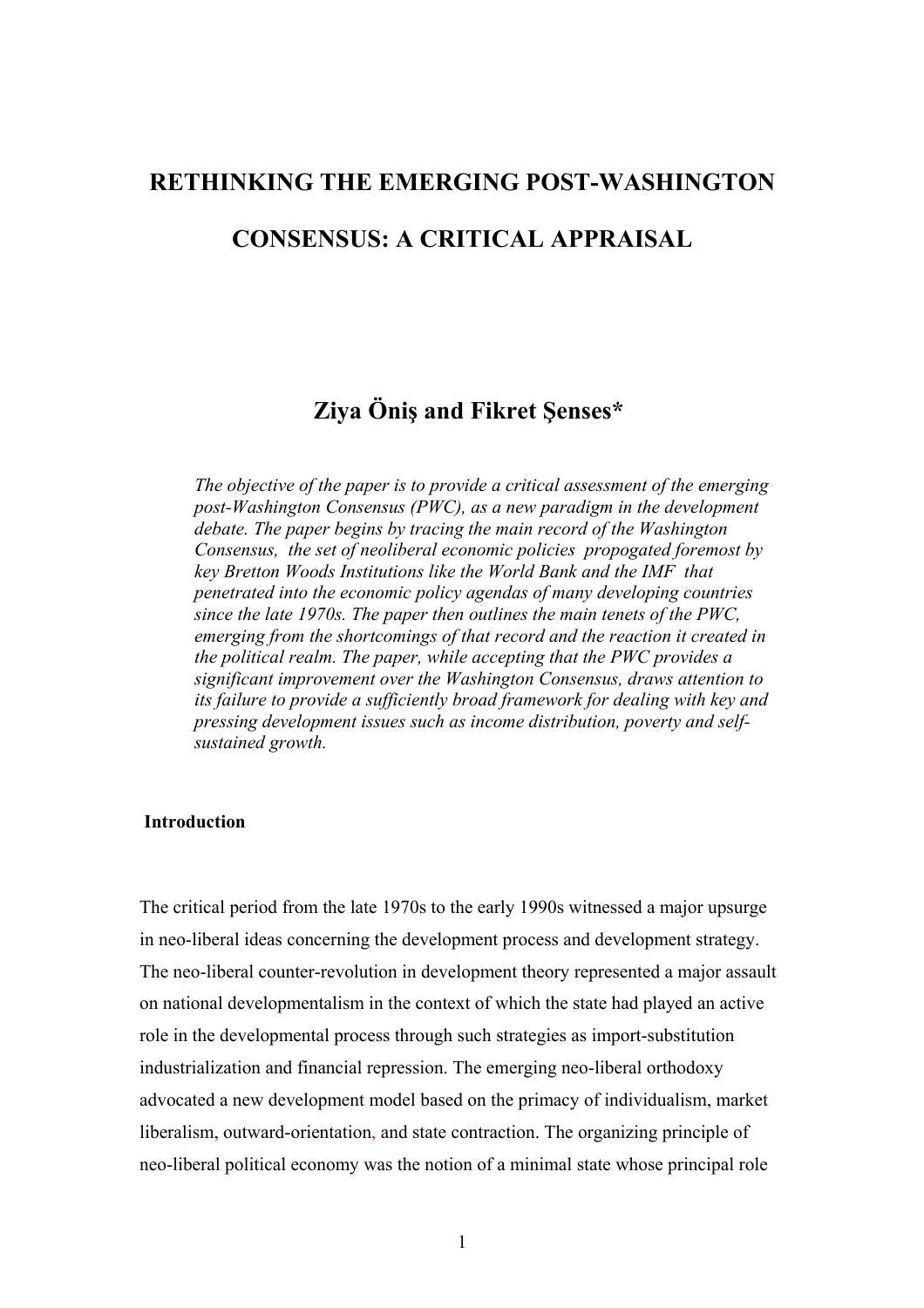was confined to that of securing law and order, macroeconomic stability and the provision of physical infrastructure.<sup>1</sup>

The new orthodoxy identified widespread and excessive state interventionism as the primary cause of weak economic progress. The natural implication of this diagnosis was to liberate the market from the distorting influences of large public sectors, pervasive controls and interventionism. Neo-liberal thinking, in turn, exercised a key practical influence on the policy discourse of key Bretton Woods institutions such as the IMF and the World Bank. The central tenet of neo-liberal thinking and the associated 'Washington Consensus' was 'getting the prices right'. The state, itself, was conceived as the problem rather than the solution. The universal policy proposal was to pursue a systematic program of decreasing state involvement in the economy through trade liberalization, privatization and reduced public spending, freeing key relative prices such as interest rates and exchange rates and lifting exchange controls. Efficient allocation of resources would be guaranteed by relative prices determined through the impersonal forces of the free market. The logical corollary of this line of thinking was that the cost of 'government failures' arising from rent-seeking and price distortions associated with excessive protectionism would always outweigh 'market failures' associated mostly with imperfect competition and under-provision of public goods. Hence, increasingly the Washington Consensus was based on the understanding that imperfect markets are always superior to imperfect states.<sup>2</sup>

The rise of neo-liberal orthodoxy was in addition supported by a powerful 'new political economy' that challenged the notion of a benign state which would always act in the public interest, an idea that was at the core of structuralist development thinking and the associated model of national developmentalism. The political economy element embodied in neo-liberal thinking underlined the need to analyze the state, not as an abstract institution divorced from the society at large, but as an institution dominated by powerful self-maximizing actors such as politicians and bureaucrats. The tendency to view the state as a powerful interest group in itself meant that the actors concerned could take advantage of the rents associated with highly interventionist policies. Self-maximizing politicians and bureaucrats would take advantage of their powerful position in society through various forms of corruption. This line of reasoning was also used to explain persistence of policies such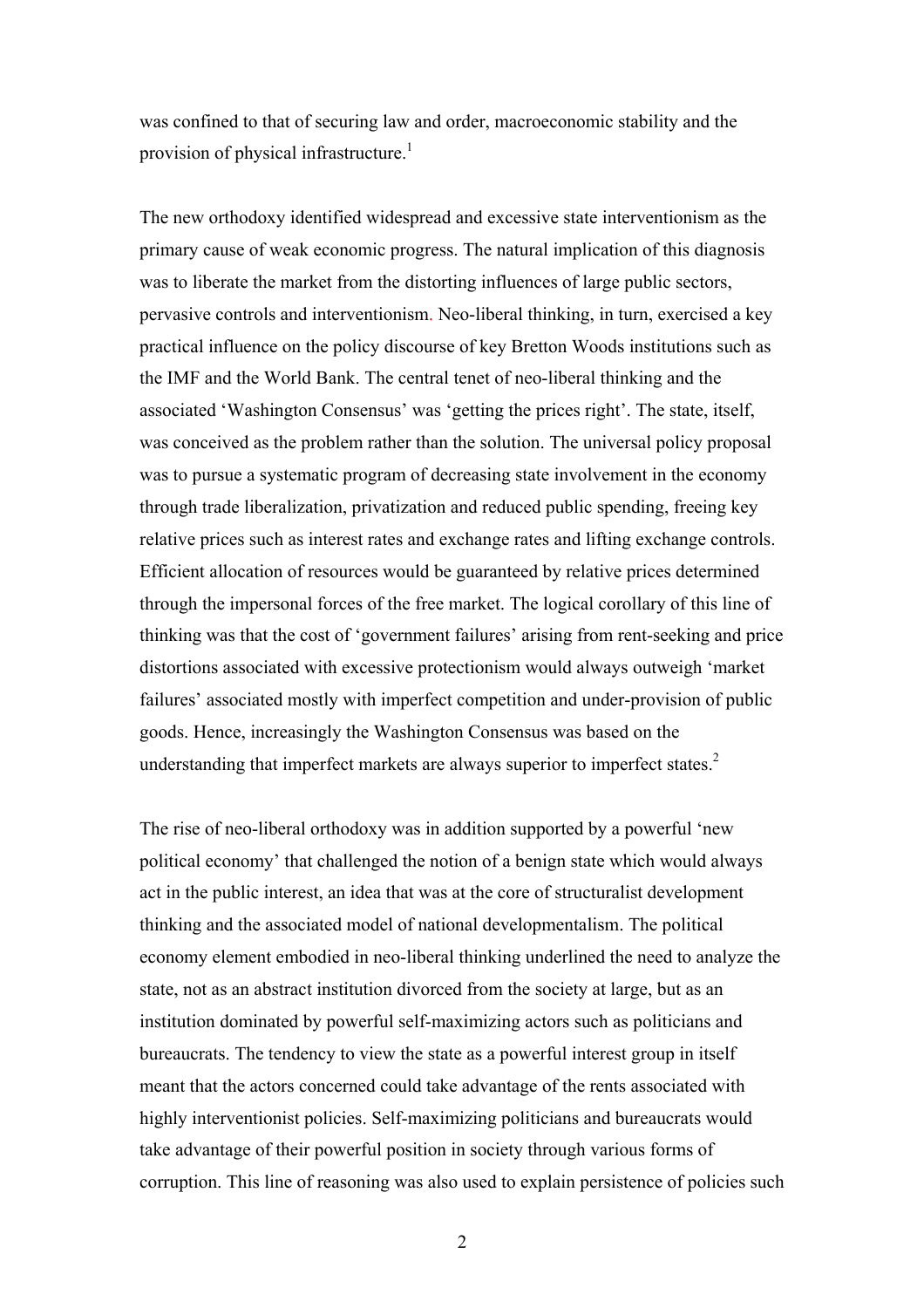as heavy protectionism. Although such policies were against the public interest at large, such policies continued to be implemented because they tended numerically small, but powerful interest groups such as rent-seeking elements in the private sector as well as state officials. A natural implication of this rather bleak view of politics and interventionist economic policies was that liberalization and state contraction were necessary tools to curb the excessive powers enjoyed by politicians and bureaucrats, a process which was regarded as central for rapid and equitable economic growth.<sup>3</sup>

By the beginning of 1990s, however, the Washington Consensus itself was under serious challenge. The principal objective of the present study is to uncover the forces that have progressively undermined the very foundations of the Washington Consensus, resulting in the emergence of a new line of thinking in development, namely 'The Post-Washington Consensus'. An attempt will be made to disaggregate the principal elements of the new consensus that seems to be emerging within the dominant policy establishment in recent years. We do recognize that key elements of the emerging 'Post-Washington Consensus' (the PWC) constitute progress over the naïve postulates of the earlier Washington Consensus that it seeks to transcend. Yet, the central criticism posed is that the PWC does not go far enough in overcoming the limitations of the neo-liberal policy agenda. Our central contention is that although power issues in the domestic and international arena are at stake, these are not sufficiently emphasized in the emerging PWC.

The following types of questions assume particular relevance in this respect. Is it possible to accomplish significant poverty alleviation without altering the underlying asset or wealth distribution? Is it possible to deal effectively with issues regarding unemployment, poverty, and the broader and even more challenging distributional issues through growth alone without taking into account considerations relating to ownership structures? Similarly, is it possible to reform the key Bretton Woods institutions, in a meaningful way, without tackling the underlying structure of power at the global level? A meaningful encounter with the development issues of the postneo-liberal era requires a serious consideration of fundamental questions of this nature.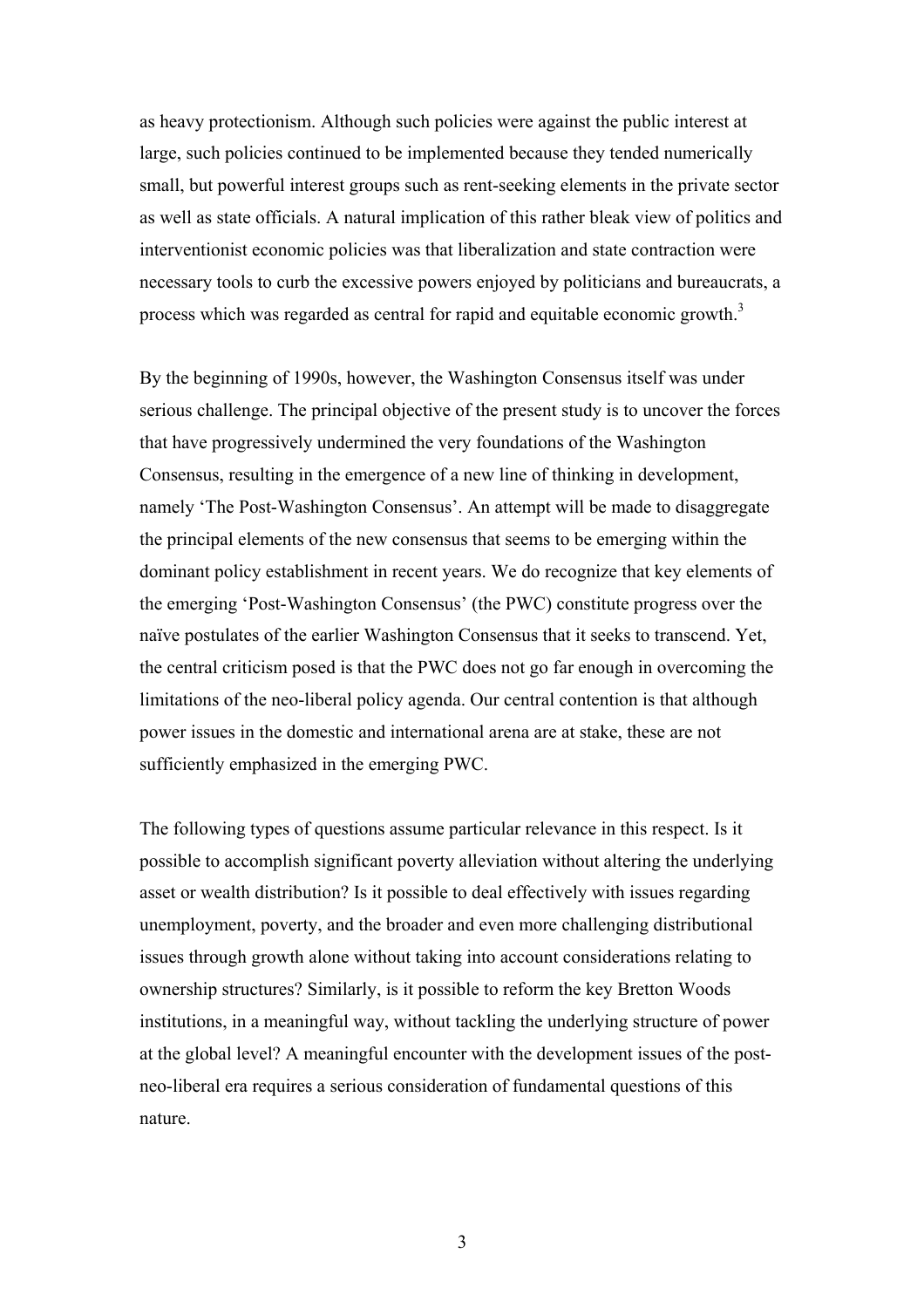The paper is organized as follows. After this introduction, Section 2 examines the record of the Washington Consensus and identifies the main factors responsible for the increasing criticism that it has drawn since the early 1980s. Section 3 identifies the main elements of the PWC, emerging from the criticicism of Washington Consensus. Section 4 provides a critical assessment of the PWC, emphasizing its shortcomings in providing a sufficiently broad and strong framework for development. Section 5 concludes.

#### **The Washington Consensus under Challenge**

The hegemonic position of the neo-liberal paradigm has started to encounter serious criticisms by the beginning of the 1990s. The growing intellectual challenge to neoliberal orthodoxy was based on accumulating empirical evidence that undermined the fundamental claim of the Washington consensus that full-scale liberalization at all cost is associated with superior economic performance. The following stylized facts of development performance in the neo-liberal era deserve particular emphasis in this respect.

A highly influential element in the neo-liberal resurgence had involved the interpretation of East Asian success. The superior economic performance of Newly Industrializing Countries (NICs) in East Asia not only in the realm of economic growth but also in terms of key social indicators was interpreted in such a way as to provide strong support for the neo-liberal paradigm. Countries like South Korea and Taiwan had, for example, managed to combine outstanding rates of economic growth with striking performances in the domains of employment expansion, poverty reduction, and income distribution. In the neo-liberal vision, Asian NICs were successful because they were less protectionist, more outward-oriented and closer to the norms of the free market than their counterparts in other parts of the developing world in Latin America and elsewhere.<sup>4</sup> Countries that were heavily *dirigist* and protectionist in their economic policies experienced, on the other hand, not only slower rates of economic growth but also higher income inequality and limited success in terms of employment expansion and poverty reduction. Such countries also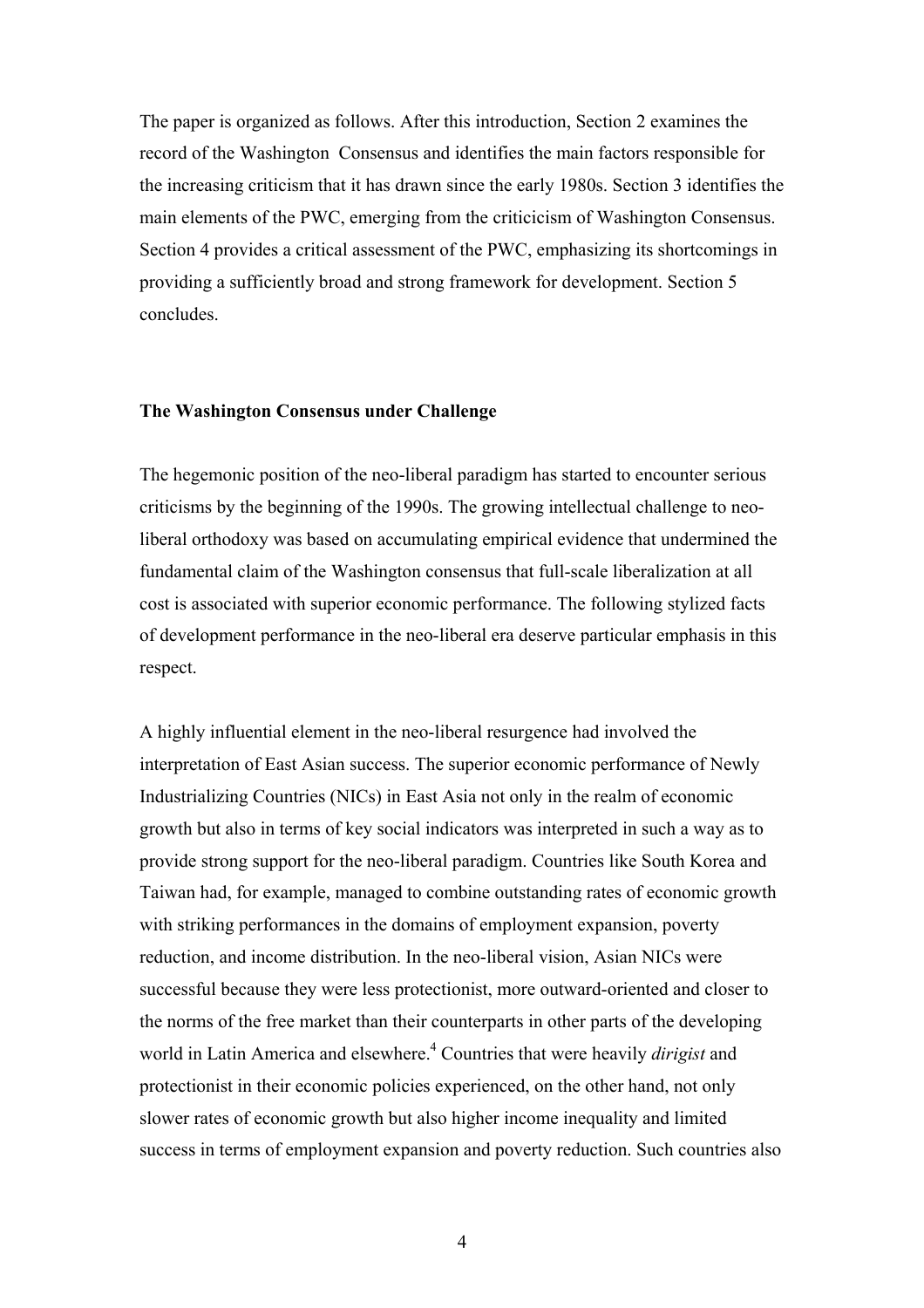experienced serious macroeconomic instability and crises which were absent in the East Asian context for most of the post-War period.

This kind of dichotomy that marked one of the central pillars of the Washington Consensus was seriously challenged by more careful and detailed accounts of East Asian success. Institutionalist interpretations of hyper-growth in South Korea and Taiwan highlighted the fact that rapid industrialization and export growth was at the heart of their superior economic performance. Yet, strong growth and diversification of industrial output and exports could not simply be accounted by the logic of the free market. Interventionist strategies and an active industrial policy, dictated by considerations relating to longer-term competitiveness and dynamic comparative advantage, constituted the central elements contributing towards their success.<sup>5</sup>

Superficially, these economies seemed to be characterized by a low degree of protectionism. Moreover the size of state involvement in the economy appeared to be lower than their less successful counterparts elsewhere. But, at the same time, a closer investigation revealed that effective state interventionism and an appropriate mix of state and the market and import-substitution and export-promotion were key ingredients of their superior economic performance. This kind of empirical evidence clearly contradicted one of the basic assumptions of neo-liberal political economy that interventionist strategies necessarily work against long-term public interest. In retrospect, the institutionalist interpretation suggested that the kind of strategies adopted in East Asia represented national developmentalism of a different type. It also suggested that under certain specific conditions state interventionism can act in public interest and play a constructive role in the development process. The record of these countries which had been skillfully used to provide empirical backing for neoliberal wisdom has thus been instrumental in undermining it in the light of this powerful new evidence.

Probing into the empirical landscape further, another piece of evidence that appeared to cast doubt about the intellectual underpinnings of the neo-liberal orthodoxy concerned the overall growth performance of the world economy. Overall growth in the world economy has been strikingly lower and more unstable during the neo-liberal era compared to earlier periods. As the gap between developed and less developed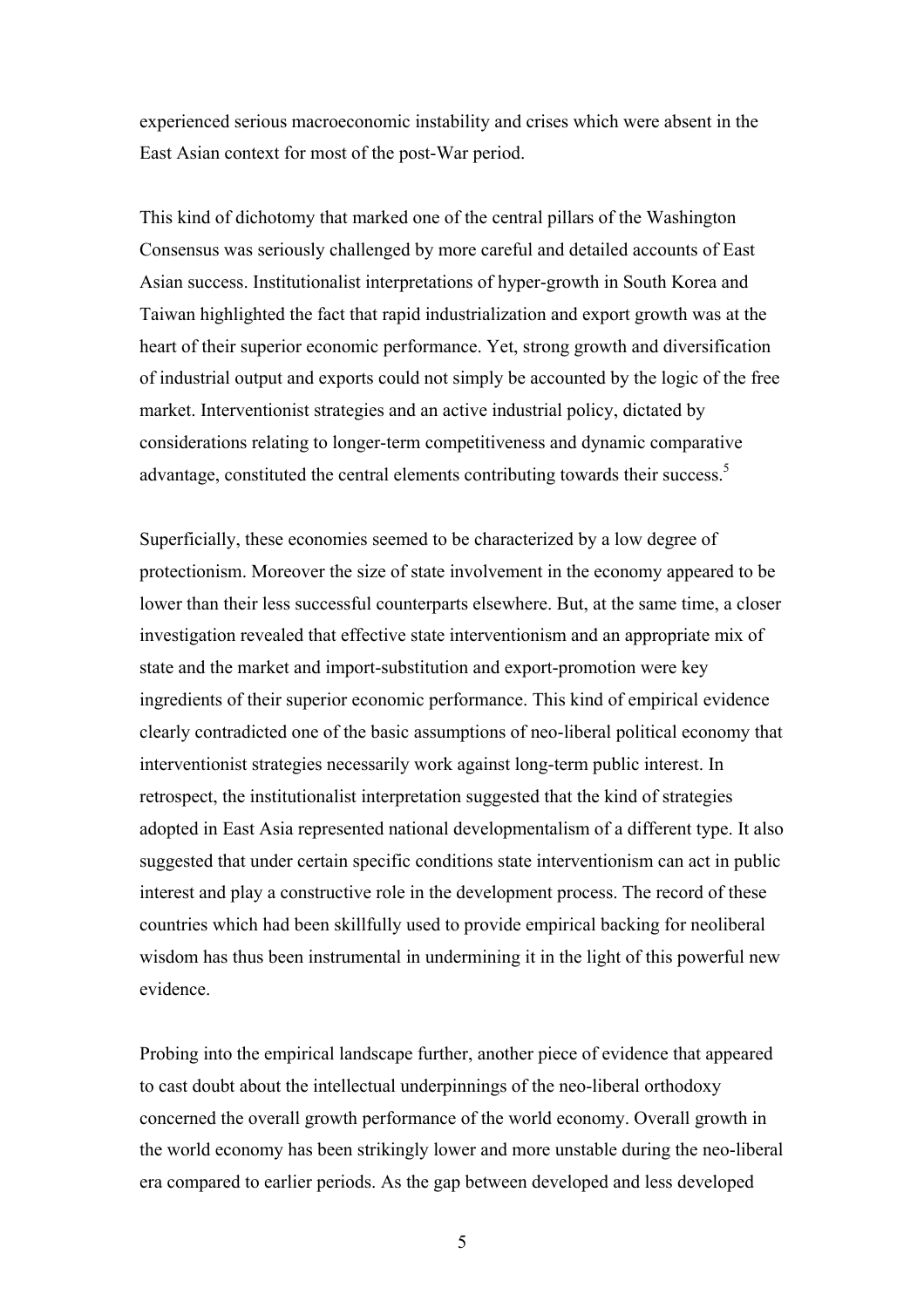countries widened there was increased divergence within the Third World.<sup>6</sup> For example, Latin America in the 1980s and Sub-Saharan Africa throughout the past two decades were among the major laggards as opposed to the hyper-growth experienced by Asian NICs. A large number of African countries during this period have been stagnant or registering negative rates of growth. Latin American countries, after a similar performance in the 1980s, showed signs of recovery thereafter, but only at a slow pace. In spite of the fact that both regions had stagnant investment performance and experienced deindustrialization, East Asian countries again represented the major cases of good performance. $<sup>7</sup>$ </sup>

Not only has overall growth been lower, but the degree of inequality in the global economy appears to have increased during the era of neo-liberal restructuring.<sup>8</sup> With regards to poverty the evidence is rather mixed. World Bank estimates show that the number of people living on less than one dollar a day has remained almost constant during the 1987-99 period while the overall poverty rate on the same basis has declined from 28.3 percent to 23.3 percent. Even those who claim that the poverty rate has fallen during the period of neo-liberal restructuring concede, however, that this record was due mostly to good performance in Asia, particularly China. Excluding China, there is an increase in the absolute number of poor people while the fall in the poverty rate becomes more modest, declining from 28.5 percent to only 25.0 percent.<sup>9</sup> In any event, the experience of many countries under neo-liberal reforms, notably the cases of Argentina and Turkey, has clearly demonstrated that economic growth *per se*  was insufficient to deal with the problem of endemic poverty.<sup>10</sup>

There is no doubt that neo-liberal experiments in the developing and the postcommunist world have also been characterized by considerable variation in economic performance among different countries as well as among different sub-periods within the same country. Countries have also diverged sharply in terms of their ability to apply neo-liberal reforms on a sustained basis particularly in the framework of nascent democratic institutions. One should, therefore, guard against simple generalizations in this respect. Yet, it is also the case that the application of neoliberal principles has produced only a few cases of major success on a sustained basis.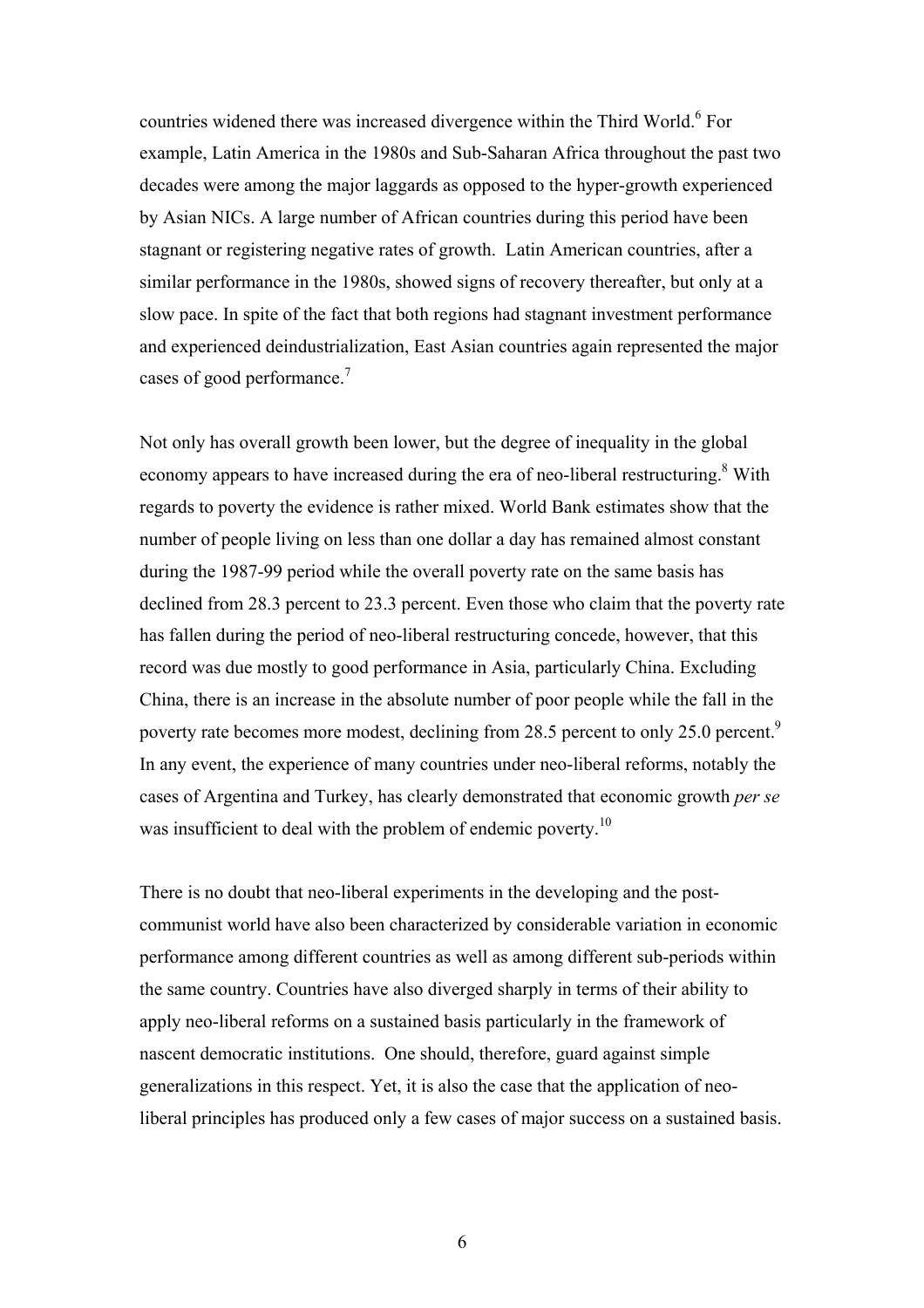Disaggregating economic performance under neo-liberal reforms, premature financial and capital account liberalization has arguably constituted the soft spot of Washington Consensus. A number of middle income countries or 'emerging markets' have been encouraged or pressurized by key international institutions to open up their capital accounts before accomplishing a stable macroeconomic environment and constructing the necessary regulatory infrastructure over their financial systems. Premature exposure to the vagaries of financial globalization has been costly for many economies in the semi-periphery. Many countries found themselves trapped on a highly fragile growth path based on short-term and highly speculative inflows of capital. Reliance on debt-led growth, without paying sufficient attention to the need to increase domestic savings and the long-term competitiveness of the real economy and the need to establish an adequate regulatory framework for their financial sectors rendered such economies increasingly vulnerable to speculative attacks and frequent financial crises. Indeed, the very frequency of financial crises primarily, if not exclusively, in the developing world has been one of the most striking features of the global economic environment in the post-1990 era. What is also striking is that such crises have not been confined to certain regions of the developing world, such as Latin America, as was the case in the era of import-substitution and national developmentalism. Crises occurred not only in Latin America and Eastern Europe, but also in East and South-East Asia, regions that were quite successful in avoiding financial crises in the past.

The highly volatile capital flows and frequent financial crises associated with underregulated financial systems and open capital account regimes have proved to be costly in a number of important respects. First, they increasingly undermined the basis of sustained economic growth not only at the level of the individual nation state but at regional and global levels. A striking characteristic of the new era involved the possibility of contagion, with crisis in one country leading to declines in the availability of capital flows to countries in other parts of the world through its impact on investor perceptions and confidence. This was surely the case following the Asian crisis of 1997 and the Russian crisis of 1998 in the aftermath of which investors were much more reluctant in terms of committing funds to the highly risky financial environments of the so-called emerging markets. Such an environment clearly injected a deflationary bias to the world economy that was costly both for individual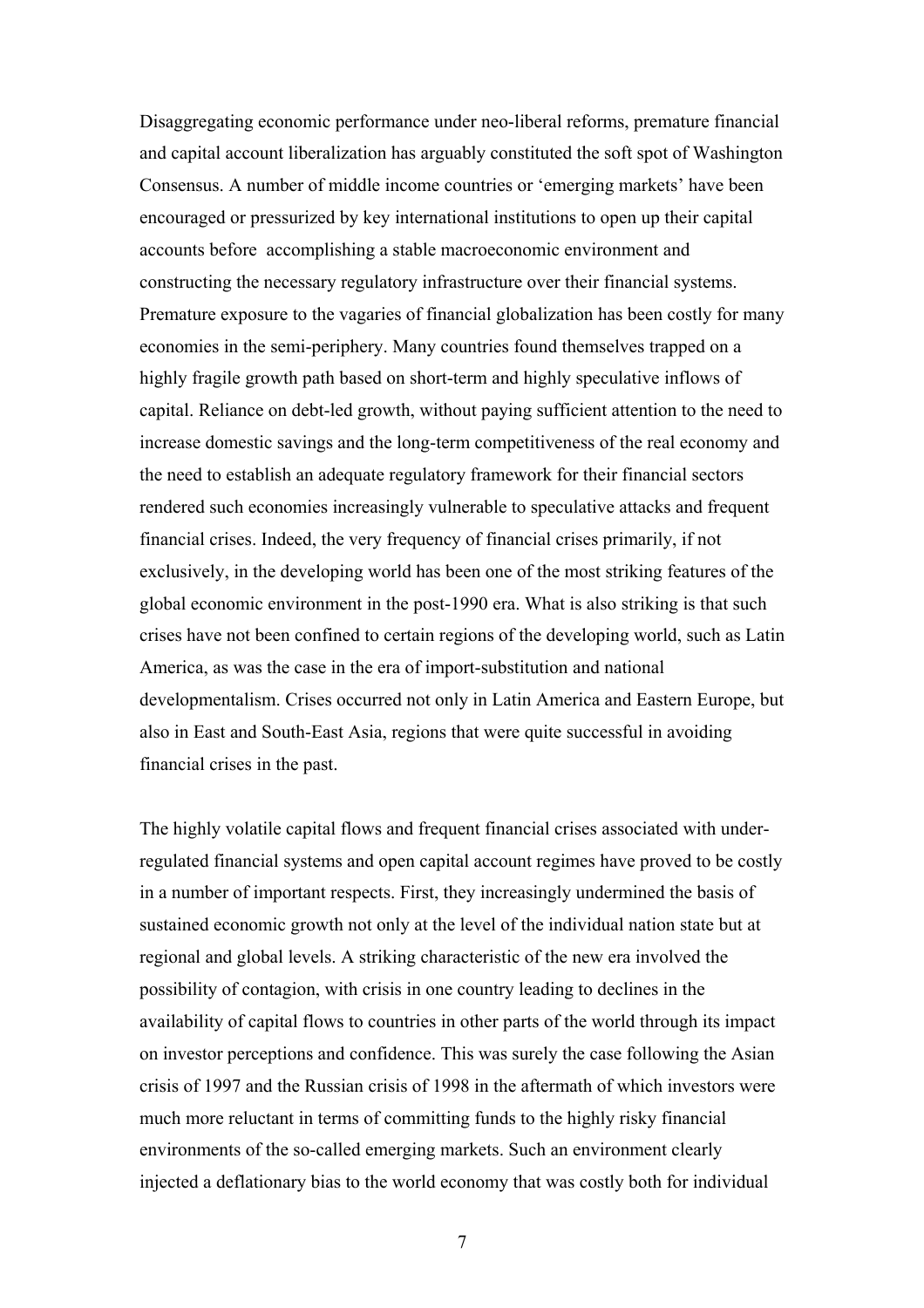nation states and the workings of the global economy as a whole. Such crises have been costly not only in terms of growth but also in terms of their impact on poverty and income distribution. In many cases, a disproportionate impact of such crises has fallen on the poor and the middle strata of society, with highly negative social consequences.

Yet another disturbing feature of the new era involved pervasive state failure in a large number of cases with corruption in government emerging as a major sphere of concern under neo-liberal reforms.<sup>11</sup> This observation is rather paradoxical in the sense that the whole spirit of neo-liberal reforms was predicated on the notion of overcoming pervasive rent-seeking and corruption which were diagnosed as natural by-products of excessive state intervention in the economy. What happened instead is that the liberalization process itself helped to undermine the effectiveness and legitimacy of state institutions, helping to create a vacuum and producing an environment within which widespread corruption could flourish. Again what is striking is that the problem has not been unique to individual countries or regions, but manifested itself as a broad, systemic problem which was evident in all parts of the developing world. As in the case of financial crises, such examples of state failure under neo-liberalism have been counterproductive in the countries concerned not only in terms of undermining growth but also in terms of its deep negative impact on income distribution, trust and social cohesion $12$ 

Continuing our analysis with variations in growth performance, it is interesting to note that some of the most drastic experiments in neo-liberal reforms have ended in failure. A typical example that immediately comes to mind in this context is the case of Argentina. Argentina, after a period of prolonged stagnation throughout the post-War period, embarked upon a far-reaching experiment in neo-liberal economic restructuring in the early 1990s. Argentina, through its rigid adherence to the convertibility plan and its institutional counterpart the currency board, in line with the advice of the IMF, had considerable success in the early years of the experiment in terms of reducing inflation from hyperinflation to single digit levels and engineering a massive privatization that helped to attract capital flows on a large scale.<sup>13</sup> By the mid-1990s, Argentina under neo-liberal reforms was growing at historically unprecedented rates. Not surprisingly the key Bretton Woods institutions singled out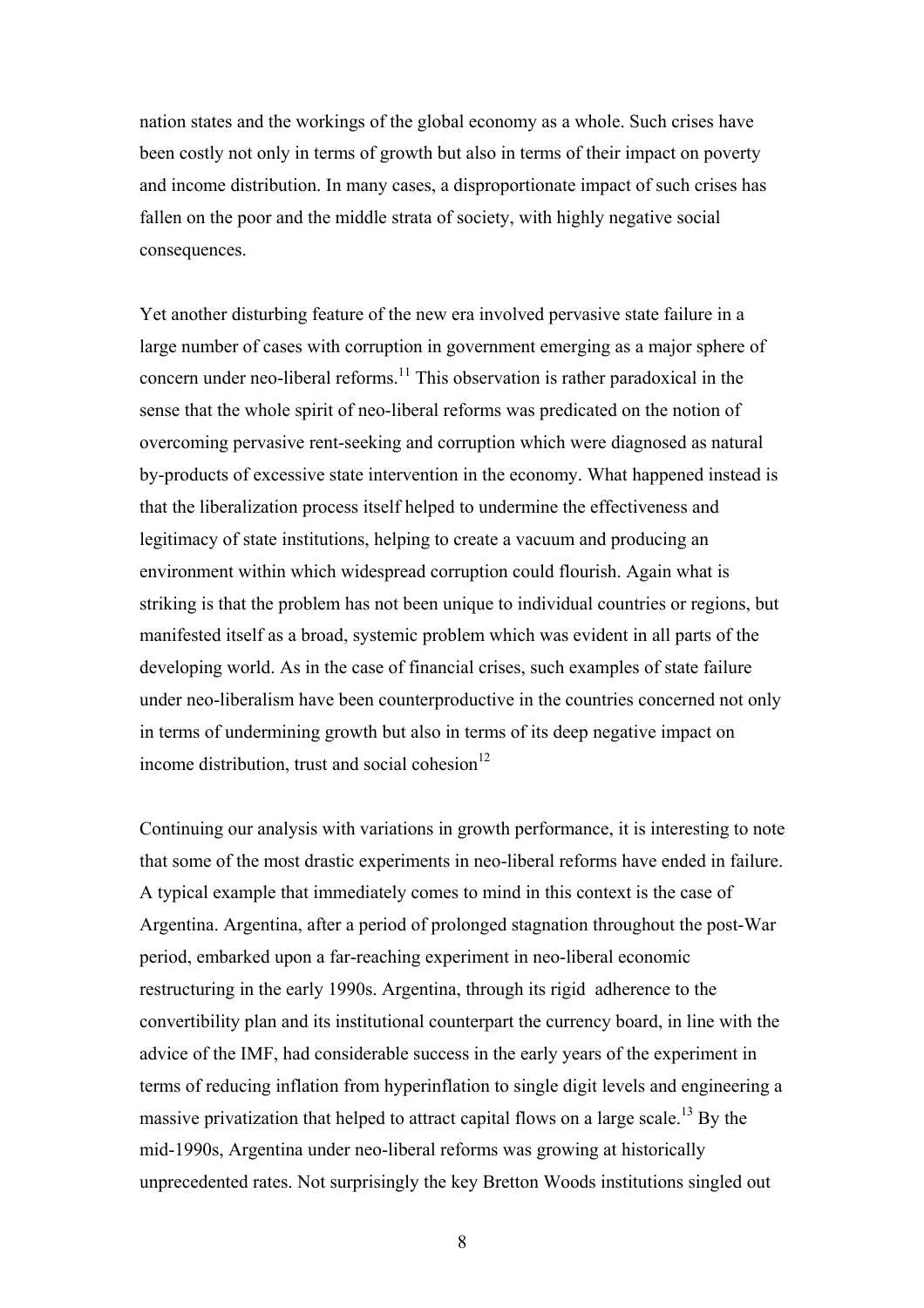Argentina as a model case that other countries ought to follow and emulate. Yet, the kind of fragile, debt-led growth that Argentina was experiencing came to a total standstill following the crisis of 2001. The crisis itself had costly consequences and has been a source of massive protests. Clearly, we are not in a position to do full justice to the Argentine case. What is important for our purposes is that a country that appears to be fully committed to the implementation of the neo-liberal agenda, have ultimately found itself in the midst of a deep economic crisis with dire social consequences.

Indeed, Argentina is not unique in this respect. Turkey is a country that had one of the very first encounters with the Washington consensus in 1980. By the mid-1980s, Turkey had recovered from a major crisis and found itself on a steady growth path based on rapid expansion of exports. Again, it was identified by the principal international financial institutions as a model case of successful restructuring.<sup>14</sup> Yet, the performance of the Turkish economy has deteriorated in the context of the 1990s, notably following the decision to open up the capital account fully in 1989 in the face of rising macroeconomic instability and without the necessary regulatory and legal safeguards. Turkey has experienced three important crises during the second phase of neo-liberal reform which have clearly jeopardized the country's growth and income distribution performance.<sup>15</sup> Currently, the country is trying to recover from the latest and deepest of these crises, the crisis of 2001. Clearly, the list of such cases which have been initially identified as neo-liberal success stories but whose performances have subsequently failed to live up to initial expectations can be extended further.

Finally, another major source of challenge to the Washington Consensus came from the observation that the small number of countries achieving high rates of growth in recent years have deviated from neo-liberal norms in certain critical respects. China and Vietnam, the two hyper-growth cases, have been successful in penetrating into export markets on the basis of low wages and attracting large amounts of long-term foreign investment. Yet, neither of these two countries has conformed fully to the neoclassical logic. In fact, selective infant industry protectionism and active industrial policy have been key components of the policy package in both of these cases.<sup>16</sup> India, a country which has been growing rapidly, emerging as one of the few real success stories of the recent era, has been liberalizing its trade and capital account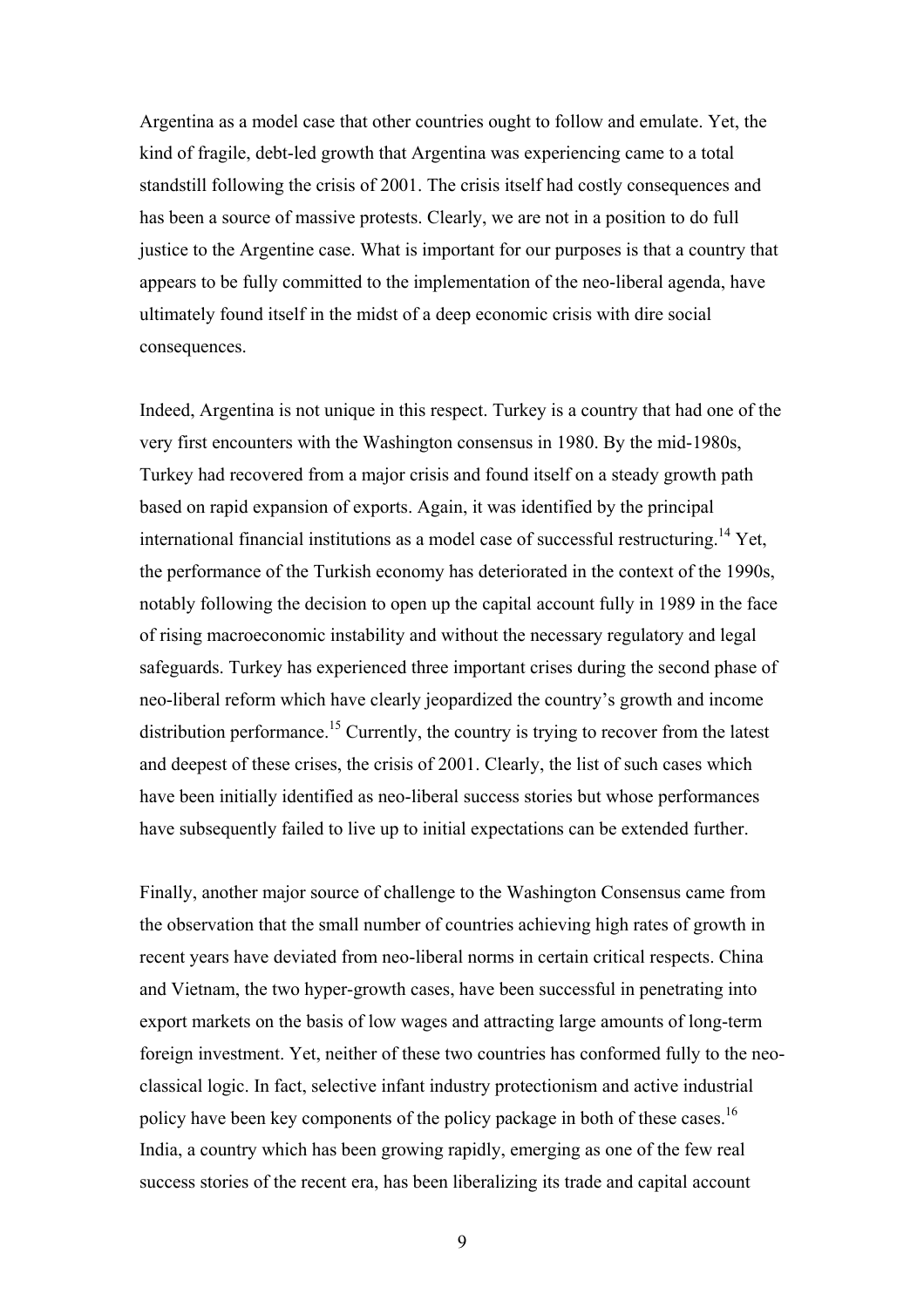regime but only gradually.17 Malaysia, another successful case of rapid growth based on export-orientation and foreign direct investment has deviated from the norms of the Washington consensus in a critical respect, namely through the imposition of controls over short-term capital flows. Arguably, such a non-orthodox instrument has been helpful in helping to insulate Malaysia from the vagaries of the Asian crisis which has proved to be so costly for other countries in the region such as Thailand and Indonesia. Chile, widely considered to be the most successful country over time during the neo-liberal era, has also deviated from neo-liberal norms by effective state involvement in the creation of natural resource based export activities after the mid- $1980s<sup>18</sup>$  and perhaps more crucially, by maintaining controls over short-term capital flows throughout the 1990s.<sup>19</sup> To provide yet another example, Russia, which achieved rapid growth following the 1998 crisis, is another country that has only partially liberalized its capital account regime.

Extending the list of countries that deviated from the neo-liberal package in some key respects further, the more successful countries of economic reform in Eastern Europe, notably Poland, Hungary and Czech Republic have rather than simply relying on neoliberal reforms benefited from the existence of a double external anchor. The prospect of early European Union membership has generated major additional benefits to these countries which have provided them considerable leeway in maximizing the gains and minimizing the losses associated with neo-liberal reforms. Financial resources associated with early accession have strengthened the hand of reformers in such economies. Positive signals provided by the EU have also helped these economies to attract considerable foreign direct investment. Clearly, such additional incentives have been lacking for the remainder of the developing world, a category that includes a large segment of the post-communist Eastern Europe as well. Hence, it would be misleading to offer these cases as unqualified success stories of neo-liberal reform in the sense that they could most probably not have achieved this kind of success in the absence of the unusually favorable mix of conditions and incentives associated with the prospects of early accession to the EU.

It is also important to draw attention to the fact that the limited number of highly successful cases identified above found themselves in a situation of what we could describe as a virtuous circle. Arguably, they managed to be successful by deviating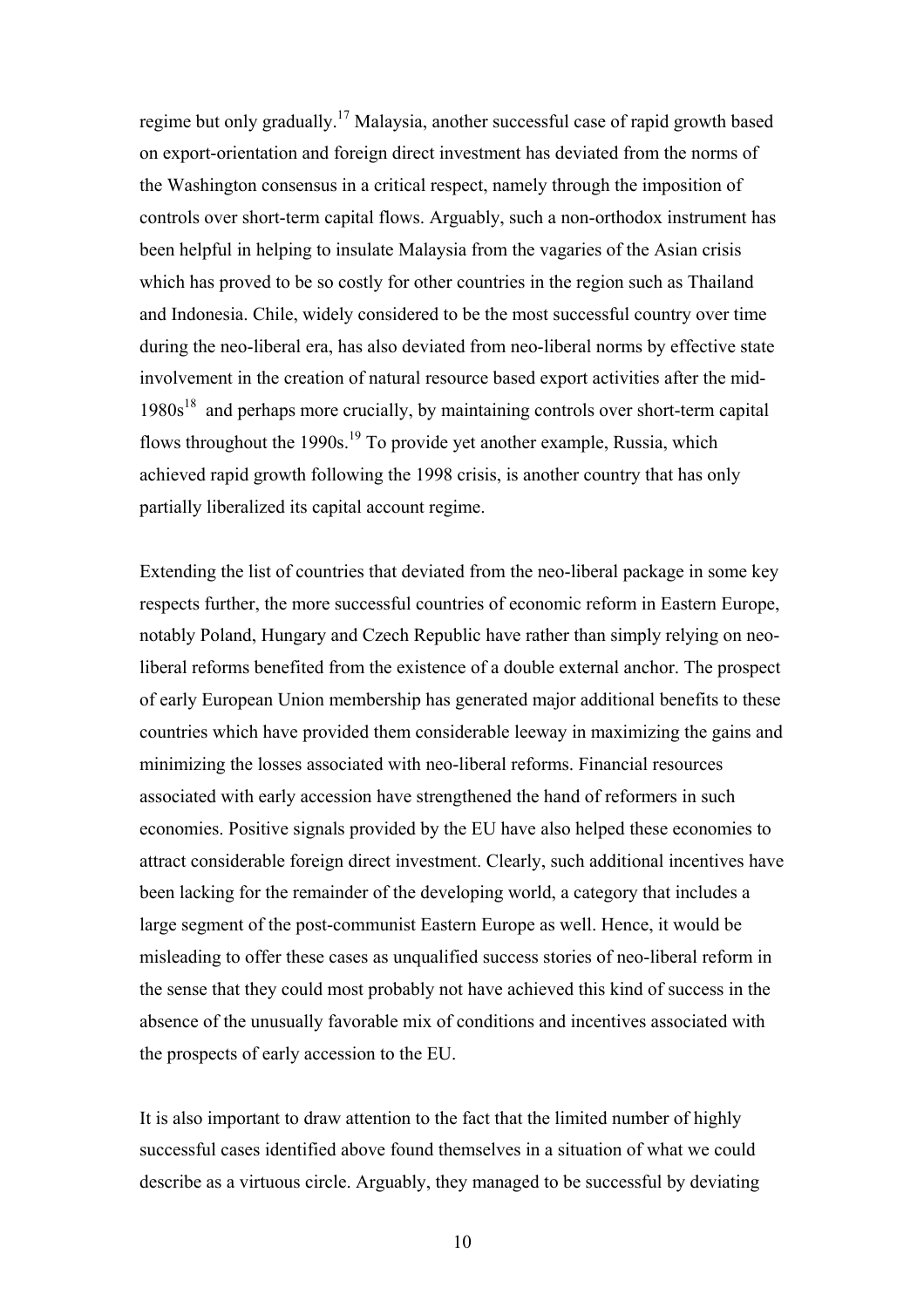from neo-liberal norms in certain crucial respects. The fact that they were successful and could avoid crises meant that they could go on experimenting with heterodox instruments without encountering the discipline of international financial institutions. Less successful countries like Argentina and Turkey, in contrast, found themselves trapped in a vicious circle. The fact that they were too conformist on key aspects of neo-liberal reforms such as early capital account liberalization rendered them inherently crisis-prone. Once they found themselves in a crisis situation and by implication within the straightjacket of a formal IMF program, they were in no position to experiment with heterodox policy instruments such as controls over shortterm capital flows.

## **Other Sources of Challenge to the Washington Consensus: Alternative Sites of Resistance**

Mounting evidence based on a variety of national cases has clearly helped to undermine the intellectual appeal of the neo-liberal policy agenda and the optimism associated with the early years of the Washington Consensus. At a more concrete and practical level, however, significant challenges have been directed at the prevailing neo-liberal orthodoxy at a variety of different platforms. Mounting protests have emerged in recent years against the costly social consequences of neo-liberal restructuring at local and national levels. The rise of the Zapatista movement and the civil war in Mexico in 1994 could be identified as a proto-type local level resistance to the regressive redistribution effects of neo-liberal restructuring.<sup>20</sup> At the level of the nation state, striking examples of protest include the massive protests in Argentina following the crisis of 2001. The Argentine example is certainly not unique. There has been widespread protests and riots in countries like Indonesia following the Asian crisis. Peru constitutes yet another major case where major protests have been mounted against the negative consequences of the neo-liberal reform process. In many countries including Turkey social protests have been more sporadic but nevertheless present. At a different level, the opposition of certain powerful groups within the industrialized countries, headed by trade unions to some important components of neo-liberalism such as trade liberalization has no doubt contributed to strengthening the challenge to Washington Consensus in much the same way as the Thatcher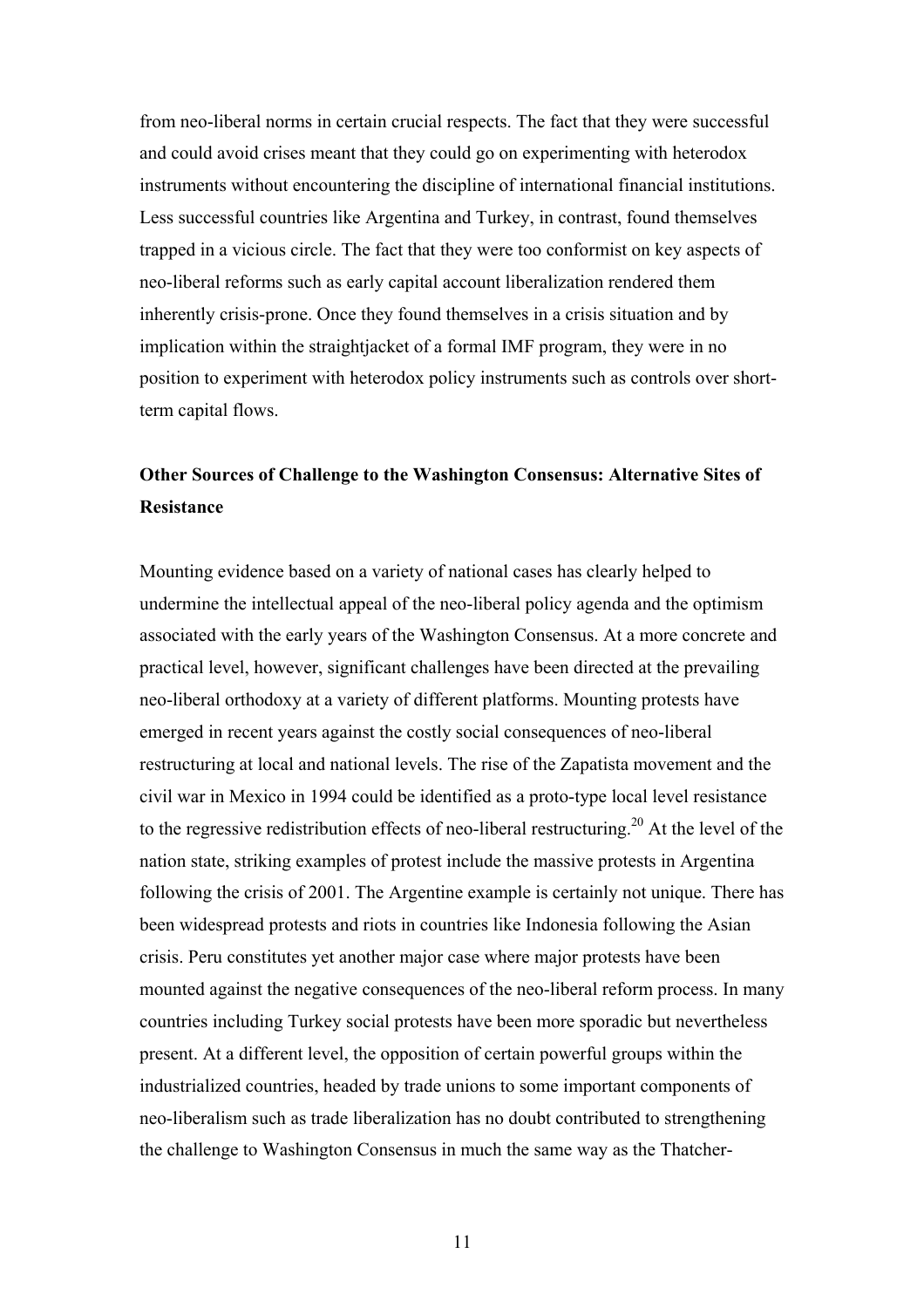Reagan experiments in the UK and the USA in the early 1980s had reinforced the spread of neo-liberal economic policies in the developing countries.

Yet another source of resistance has been at the level of the emerging global civil society through the medium of the global Non-Governmental Organizations (NGO) with the protests at the WTO meetings in Seattle in early 2000 precipitating a subsequent wave of similar protests at Prag, Rome, Quebec and elsewhere, targeted foremost against the key institutions of neo-liberal globalization such as the IMF; World Bank and the WTO. What is interesting about these global NGOs is that they exploit the advantages of globalization in the realms of technology and communications to present a truly international challenge to neo-liberalism which itself is a global phenomenon in any case. Admittedly, the so called 'antiglobalization' or using perhaps a more appropriate term the 'alternative globalization movement' does not represent a coherent whole or a monolithic bloc with a consistent set of demands.<sup>21</sup> The most influential element within this group is the developed country NGOs, notably the labor and environmentalist groups from the United States which are basically anti-free trade in their orientation. The alternative globalization movement also includes significant elements from the 'south' which clearly favor improved access to developed country markets and technology developed in the north. Hence, there is a certain inevitable clash of interest between the interests of different components of the movement combining protectionist elements from the north and pro-free trade elements from the south, calling for improved access to developed country markets. In spite of its inherent ambiguities, organizational weaknesses and failure to present a clearly and consistently- defined alternative agenda, the significance of the emerging global civil movement against neo-liberalism should not be underestimated.

The kind of pressures that we have tried to highlight so far are pressures from the periphery or challenges posed from below to the dominant structures and institutions of global neo-liberalism. What is interesting in the present context is that an important rethinking process has been occurring in recent years within the dominant establishment itself. Hence, in addition to pressures originating from below that we have already identified, a powerful set of pressures from above have been operating in such a way as to modify the underlying edifice of the neo-liberal policy agenda. Both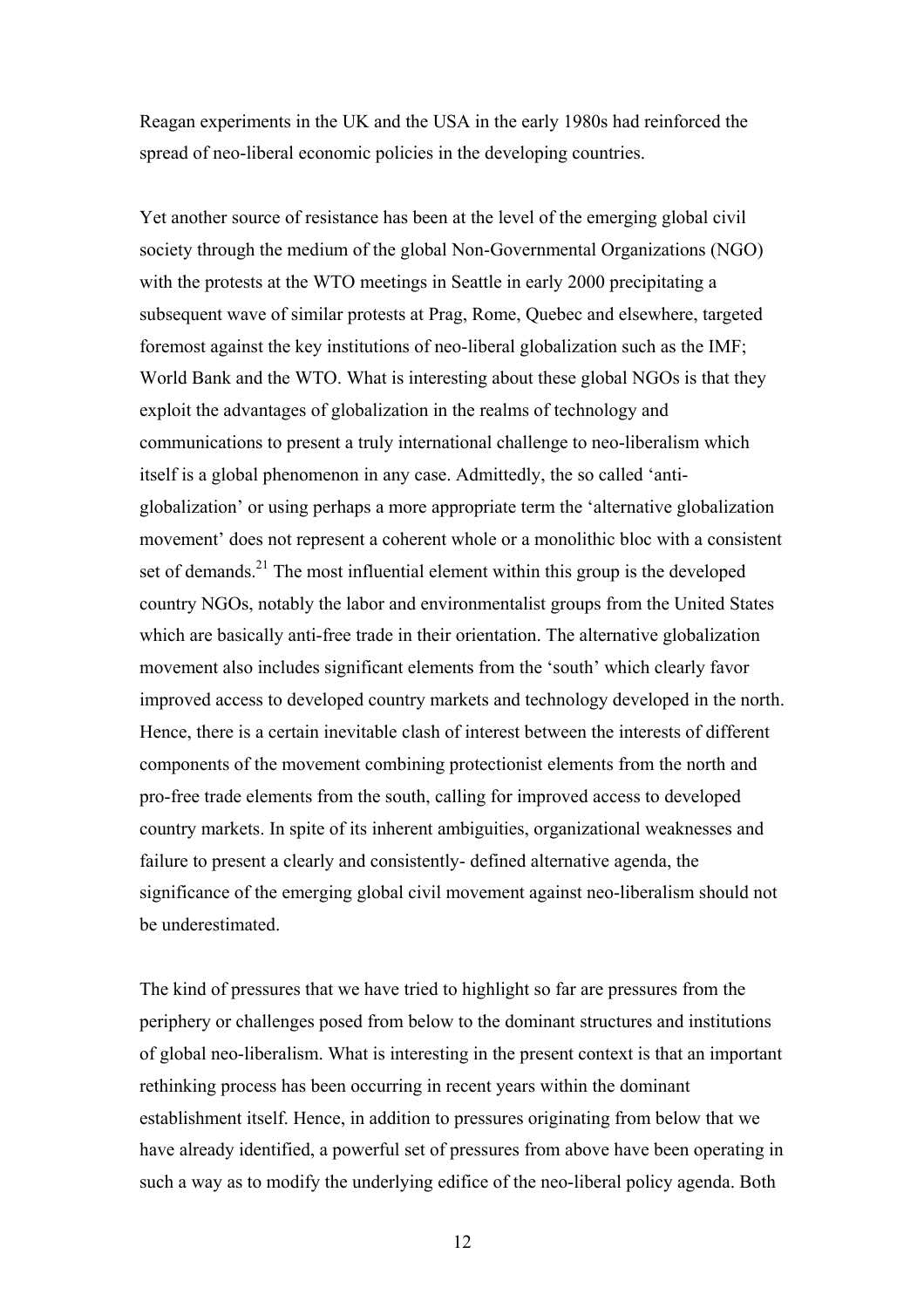the World Bank and the IMF in recent years have been trying to respond to serious criticisms leveled against global neo-liberalism, notably in the realms of the reform of the international financial architecture and the process of poverty alleviation. From the very response of these key multilateral institutions one can start to detect the salient elements of a Post-Washington Consensus that effectively constitutes a synthesis of national developmentalism and the neo-liberal policy agenda itself.

## **Towards a Post-Washington Consensus: Basic Tenets of the Emerging Establishment Perspective**

It is possible to discern a noticeable shift in the policy focus of the key Bretton Woods institutions in recent years away from a hard-core neo-liberalism to a new kind of synthesis which could be described as the emerging Post-Washington Consensus. Arguably, the process in this direction started in the World Bank at an earlier stage than the IMF. There has been a renewed interest in poverty and governance issues at the Bank beginning in the early 1990s.<sup>22</sup> Research and publications, particularly influenced by the revisionist accounts of the East Asian success, emphasized the importance of institutions and the need to improve the performance of the state as a necessary ingredient of market-oriented reforms. Research into the transition economies of the post-communist world appeared to provide additional support for the claim that institutions matter and the performance of the state need to be improved in all kinds of transitional economies. Similarly, there was some recognition at the Bank that persistent poverty could not be eliminated simply through the expected trickle-down effects of improved efficiency and rising growth.

The IMF tends to be a more enclosed and a less heterogeneous organization, and less open to self-criticism compared to the Bank. It is perhaps not surprising therefore that serious reform initiatives have come at a later stage in the IMF. The Asian crisis of 1997 proved to be a decisive turning point in this context. The Fund, for the first time in its history, has been confronted with serious criticism from the dominant establishment concerning its handling of the crisis. The IMF was accused not only of failing to predict the crisis, but also for actually making things worse in the aftermath of the crisis. The Asian crisis was also important in terms of producing a serious rift between the two Bretton Woods institutions again for the first time for many decades.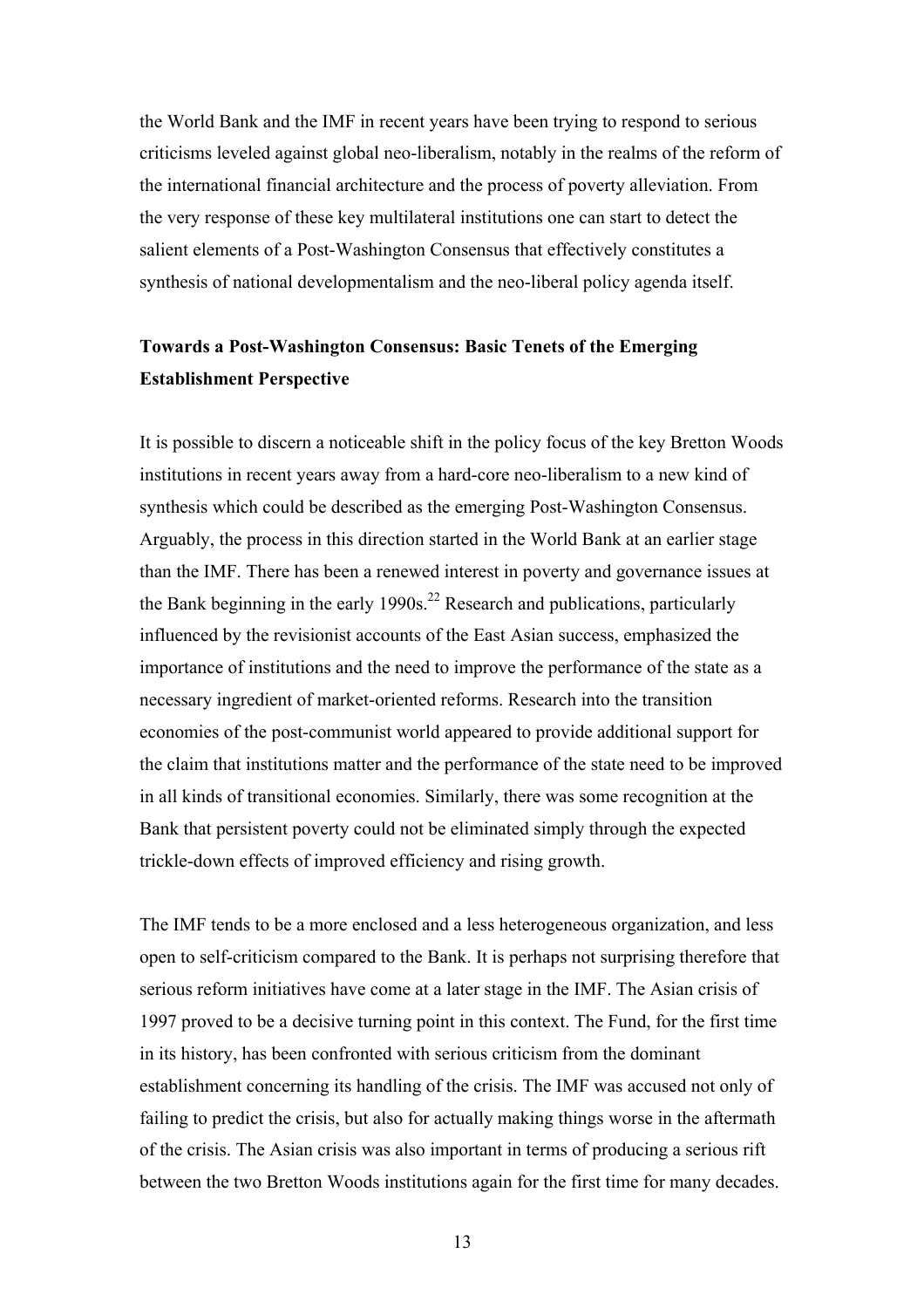Following the rethinking process that has occurred in the Fund, the institution now tends to pay far more attention to regulatory reforms, notably in the context of the banking and financial system, and recognizes far more than in the past the importance of strong institutions and 'good governance'.23

The work of the Nobel Prize winning economist, Joseph Stiglitz, who occupied a critical position as the chief economist of the World Bank at the time of the Asian crisis has been particularly influential in providing the intellectual backbone to the emerging PWC. Needless to say it would be wrong to talk about the PWC as a monolithic entity. Furthermore, a number of other major figures within the dominant academic and policy-making circles of North America have made influential contributions in this context. Dani Rodrik, Paul Krugman, Stanley Fischer, William Easterly and Ravi Kanbur could also be identified as individuals who have made important intellectual contributions in challenging the basic precepts of the dominant orthodoxy. 24

Nevertheless, in trying to present a stylized picture of the PWC, it would be useful to focus on the work of Stiglitz for two major reasons. First, as a highly respected academic economist and as a key figure at the World Bank his criticisms have carried much weight. The IMF, has always been criticized in the past. Yet, the criticisms up until the Asian crisis had originated primarily from the 'periphery', meaning the intellectuals and policy-makers in the Third World or the kind of radical intellectuals in the north who were located on the margins of the academic and policy-making circles. With the onset of the Asian crisis, however, the IMF, in particular, has been subjected to serious criticism, but this time the criticisms originating from the 'center', within the key Bretton Woods institutions. Stiglitz was particularly vocal in his criticisms of the IMF and his views, more than of any other economist, has been widely publicized.<sup>25</sup> Secondly, in a number of his recent publications he has tried to provide a coherent alternative to the basic pillars of the Washington Consensus.<sup>26</sup> Based on the contributions of Stiglitz, we can provide a concise stylized picture of the PWC that has increasingly influenced the overall thinking process of key institutions such as the World Bank and the IMF in recent years.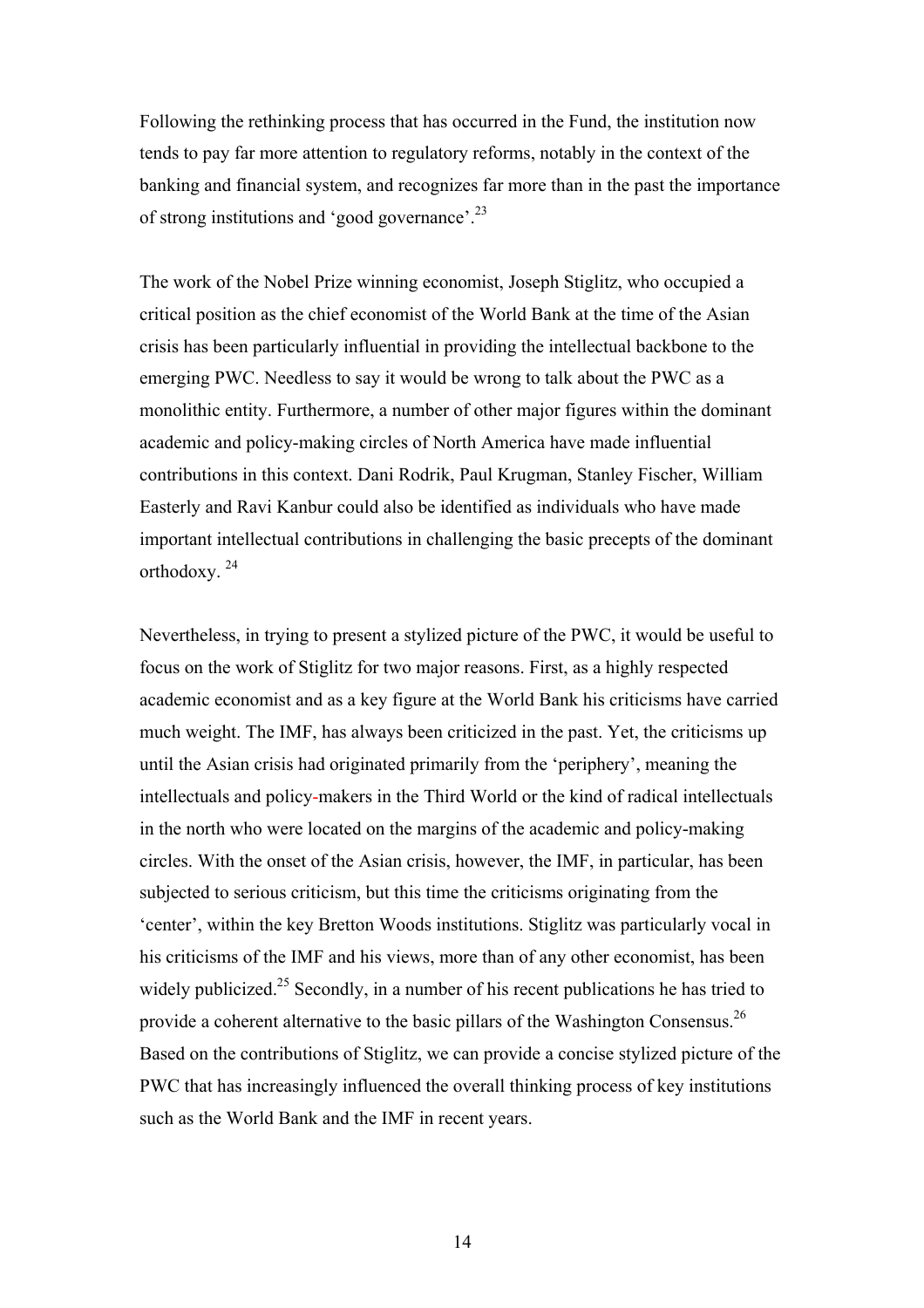Perhaps the key element of the PWC is the recognition that states have an important role to play in the development process. In the simple-minded versions of neo-liberal orthodoxy, expanding the domain of the market had necessarily meant reducing the domain of the state in the economy. Whilst, the PWC also favors liberalization of the economy and greater reliance on the market; states and markets are conceived of as complements rather than substitutes. The role of the state in fostering the development of the market is considered to be critical in a number of important respects, the underlying vision no doubt influenced by the revisionist, institutionalist accounts of East Asian success in the pre-crisis era.

In highlighting the activist role of the state in a predominantly open and marketoriented environment, regulation of the financial system receives particular emphasis based on the recognition that excessive risk taking by undercapitalized banks can be a major cause of crisis. Proper regulation of the financial system is important in terms of mobilizing capital, giving depositors more confidence in the banking system and improving allocation of investment. Moving beyond the realm of financial regulation, state support for education is considered to be critical in supplying high quality manpower. Furthermore, states should provide infrastructure or should, at least, ensure through regulatory action the private provision of infrastructural services such as transportation at reasonable prices. The fact that states can play a vital role in developing and transmitting technology (such as agricultural extension services) is also recognized. Finally, states can help promote equality and alleviate poverty, acknowledging the fact that such policies in East Asia have contributed to overall growth.

Hence, a certain similarity can be detected between the PWC and the structuralist logic underlying national developmentalism that preceded the neo-liberal area. Market failures are considered as important and they need to be corrected by active state interventionism. Yet, the logic of the PWC goes one step further than national developmentalism in line with the neo-liberal critique by focusing on the question of how to improve the performance of the state and avoid 'government or state failure' in the first place. The important contribution by Stiglitz in this respect is by highlighting the fact that the effectiveness of states can be improved by using marketlike mechanisms. An interesting symmetry is established by noting that states are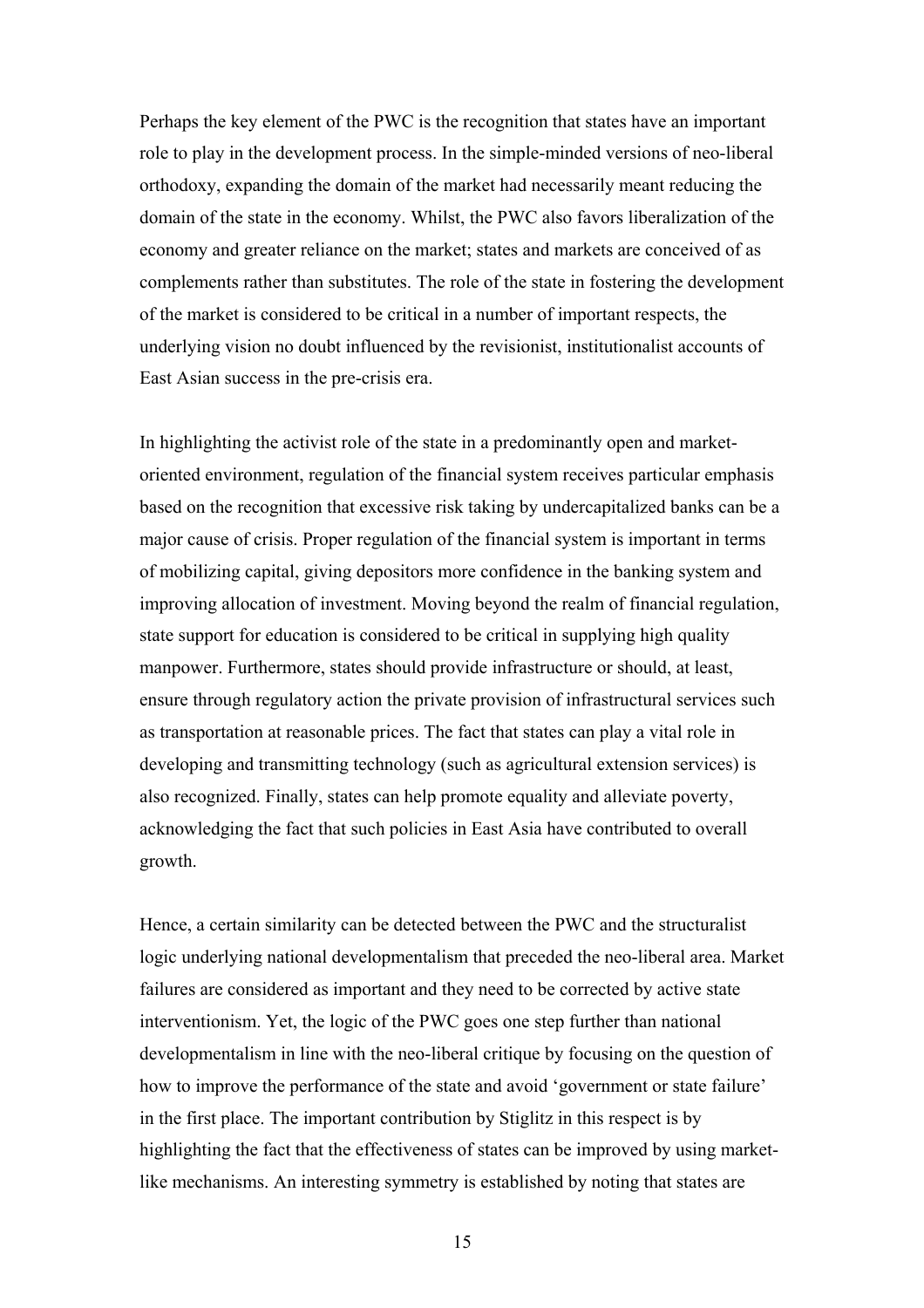important for the effective functioning of markets but also markets or market-like mechanisms are important for the effective functioning of states themselves.

The importance of the market for improving the performance of the state embodies the following crucial elements. Firstly, internal incentive structure and reward systems are critical for improving the quality of state bureaucracy. Secondly, competition is crucial to governmental efficiency; states can help to stimulate competition and benefit from competition themselves. States can create competing public agencies and encourage private firms to compete with public agencies. Indeed, competition is arguably more important than private ownership *per se.* State-owned firms have managed to perform as effectively as private firms when they have been subjected to competitive pressures. Hence, privatization at all cost that fails to pay sufficient attention to competition and ignores the role of a proper regulatory infrastructure is inconsistent with the logic of the PWC.

There is a clear recognition that the international economy during the recent era fails to provide a sufficiently attractive environment for development. Private capital flows to the south are heavily concentrated in certain countries. Aid flows have experienced a drastic decline in recent years and continued restrictions by developed countries over market access in key areas like agriculture continue to constitute a major barrier to developing country exports. The basic precepts of the PWC are thus not confined to the domestic sphere but also embody an international dimension. Industrialized countries can contribute to development by increasing aid and market access to LDC products.

In retrospect, a key element that distinguishes the PWC from the early neo-liberal agenda involves recognition of the importance of a change in institutions as an essential component of the new development strategies. Creating effective institutions becomes part and parcel of successful development. Similarly, much more emphasis is given to social and income distributional consequences of economic policies. For example, improved education and health are not only mere instruments in terms of increasing growth but also constitute ends in themselves. In achieving fiscal discipline attention is centered on where expenditure cuts are concentrated. It is recognized that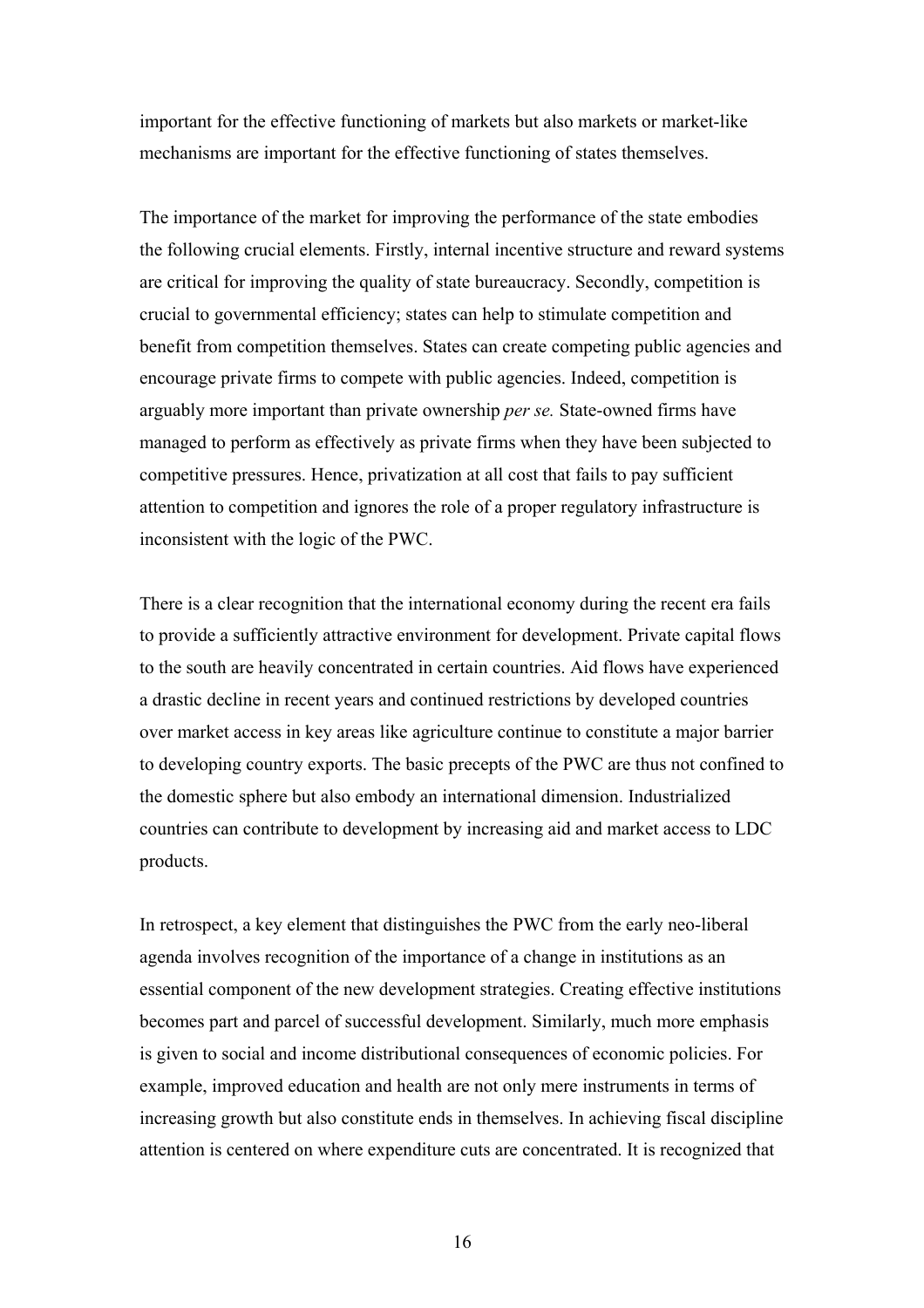if deficit reduction is achieved through cuts in government expenditures in education and health then growth will be jeopardized.

Finally, the growing recognition of the importance of democratic regimes in creating transparent and accountable states becomes one of the hallmarks of the emerging PWC. This aspect again sharply differentiates the PWC from the earlier days of the Washington Consensus. The early, hard-line versions of neo-liberal thinking, in line with its Hayekian political economy foundations, had clearly underestimated the importance of democracy and democratic institutions in the effective implementation of the reform process. Indeed, there was an active attempt to depoliticize the economic decision-making process if not the society at large and restrict the domain of democracy as a means of fostering the smooth and speedy implementation of market-based economic reforms. The subsequent experience in many parts of the world ranging from Latin America to post-communist Eastern Europe has clearly demonstrated the economic costs of attempting to combine neo-liberal economics with illiberal democratic forms of governance with the costs manifesting themselves in the form of widespread corruption and state failure.<sup>27</sup>

#### **The Emerging Post-Washington Consensus in Critical Perspective**

There is no doubt that the kind of synthesis that forms the intellectual basis of the PWC represents a considerable improvement over the rather simplistic neo-liberal understanding of development that had constituted the very basis of the earlier Washington Consensus. Not only is the need for an active role for the state in dealing with important market failures, most notably in the realm of finance, is duly recognized, but also attention is given to the fundamental issue of how to improve the performance of the state itself in trying to overcome market failures. The latter issue certainly had not received any serious attention in the pre-neo-liberal era in the age of national developmentalism. Structuralist development theorists had assumed that 'the state' or 'planners' would always act in a benign fashion in the public interest, failing to consider the political and institutional pre-requisites for effective state intervention in the process. The new synthesis embodied in the PWC clearly represented progress over the structuralist and neo-liberal formulations by trying to tackle the question of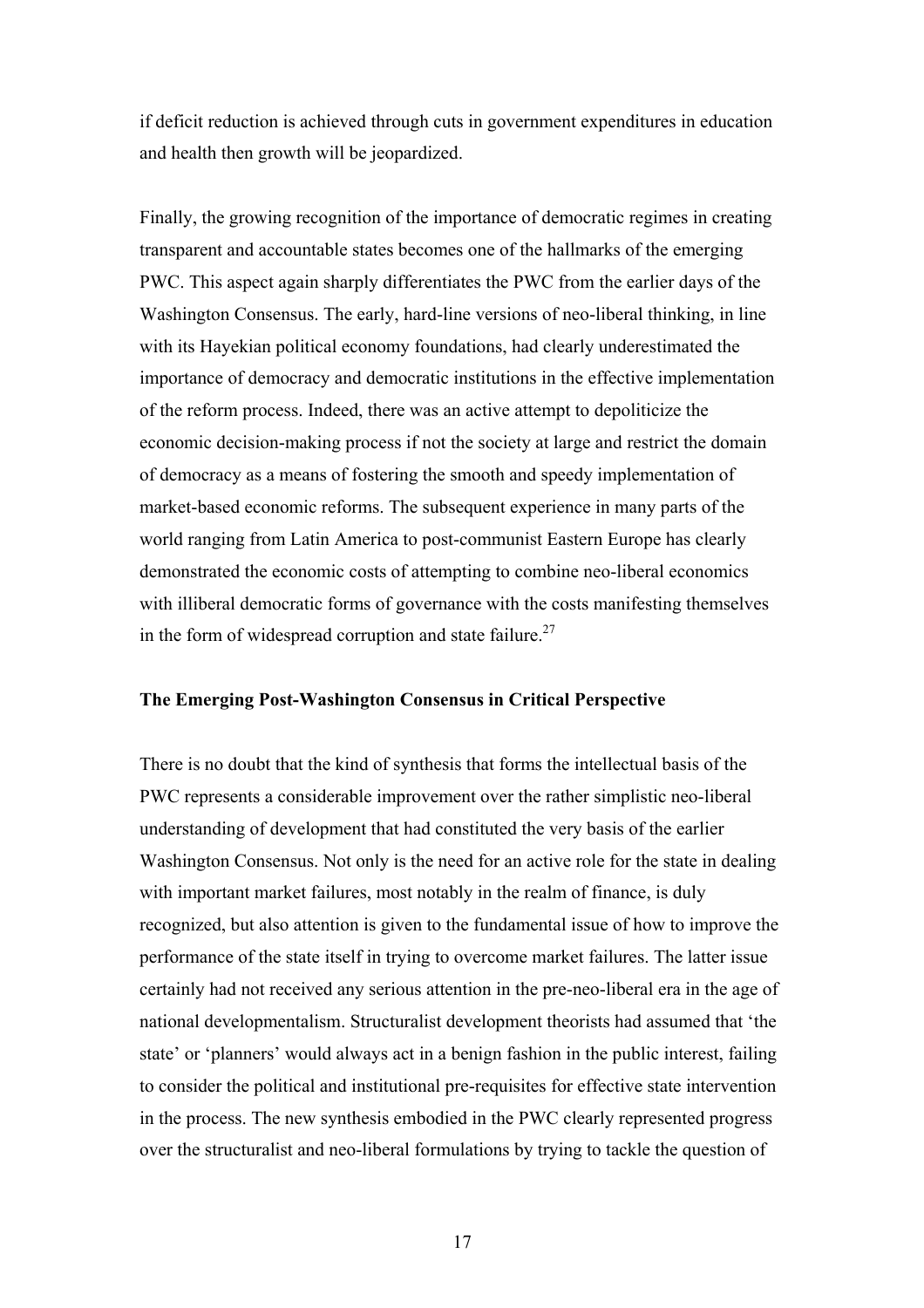how to improve the performance of the market and the state simultaneously through their mutual interaction.

Additional strengths of the new synthesis embodied in the PWC lay in the recognition of the crucial role that institution-building and democratic governance can play in the process of successful development, elements that had been woefully neglected by the neo-liberal hardliners. Similarly, the PWC represented a more refined understanding of development through a shift of focus from an exclusive and single-minded concern with growth and efficiency to a more nuanced understanding of development that emphasized the importance of additional policies to deal with key social problems such as pervasive unemployment, poverty, and inequality.

In spite of the obvious strengths associated with the emerging PWC outlined above, a closer investigation also reveals some of its rather striking limitations, particularly as this new line of thinking is put into actual practice by the key international organizations such as the World Bank, the IMF and the WTO. We believe that the following limitations of the PWC are especially worth highlighting.

Firstly, in the practical application of the new policy agenda one may clearly diagnose a systematic bias towards domestic reforms as opposed to systemic or global reforms. For example, the IMF, in line with the new thinking has been emphasizing in recent years the importance of regulatory reforms, particularly with reference to banking and finance. Clearly, one can detect a shift in the IMF's approach away from a singleminded concern with short-term stabilization to longer-term structural and institutional reforms designed to improve the performance of the market mechanism over time. Yet, at the same time, the IMF has been totally impervious to suggestions involving the implementation of heterodox policy instruments such as temporary short-term capital controls that have proved to be quite successful in certain national contexts.28 Indeed, the IMF has been impervious to any kind of suggestion that attempts to deal with endemic financial crises in the semi-periphery as a global market failure would necessarily require global measures such as an internationally coordinated (Tobin) tax on short-term capital flows as an integral part of reforming the international financial structure. It is fair to say that both the IMF and the World Bank tend to locate the principal source of frequent financial crises squarely in the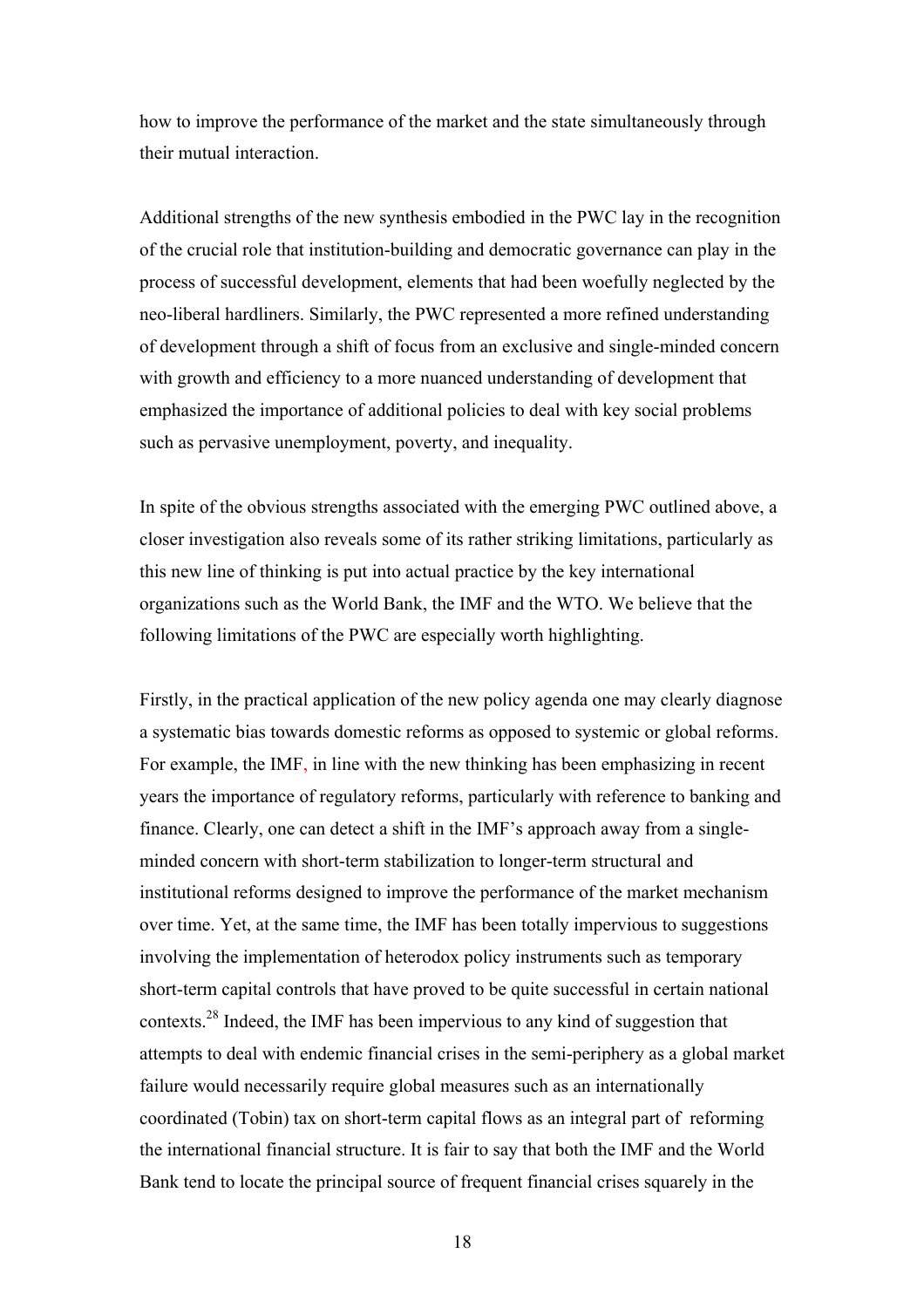domestic political economies of the debtor countries concerned.<sup>29</sup> Hence, the focal point of their attention becomes that of improving the regulatory structures of the countries concerned at the expense of all other considerations.

Yet, self-interest and power relations as the overriding factor in the history of international economic relations have been much in evidence also in the post-Second World War period. The hierarchy in economic and political power has been the key determinant of economic outcomes not only between developed and developing countries but also among the developed countries themselves with power relations from the most powerful in the center circle spreading to the periphery in the form of concentric circles. The conflicts between the United States and Japan and Germany on trade and exchange rate issues are well documented. The dominance of developed countries in the world economy is extensive, encompassing production, finance, trade, and technology. For example, the fact that over 90 percent of all patents originates in these countries point to their technological supremacy. Two-thirds of world trade is controlled by only 500 transnational corporations (TNCs), originating again mostly from these countries.30 As developing countries seem to have entered a race amongst each other to attract foreign investment at all cost, governments even in developed countries seem to be facing difficulties in coping with the growing power of these enterprises. Despite the considerable progress developing countries have made towards trade liberalization in recent years, developed countries have been slow in replicating this in terms of granting increased market access for developing country exports.

In the hierarchic power relations as dominated by self-interest, the demands of developing countries for a more democratic international economic environment has fallen on deaf ears even when these countries could raise a united and powerful voice in 1974 for the creation of a New International Economic Order. The radical reform of the international economic system may, in principle, be still relevant for the emergence of an international environment more conducive to development. In particular, the need to democratize international financial institutions to give them a pro-Third World orientation and to establish effective international mechanisms for the regulation of TNCs with the objective of curbing their monopoly power and for controlling the massive short term capital flows as a source of short-term instability in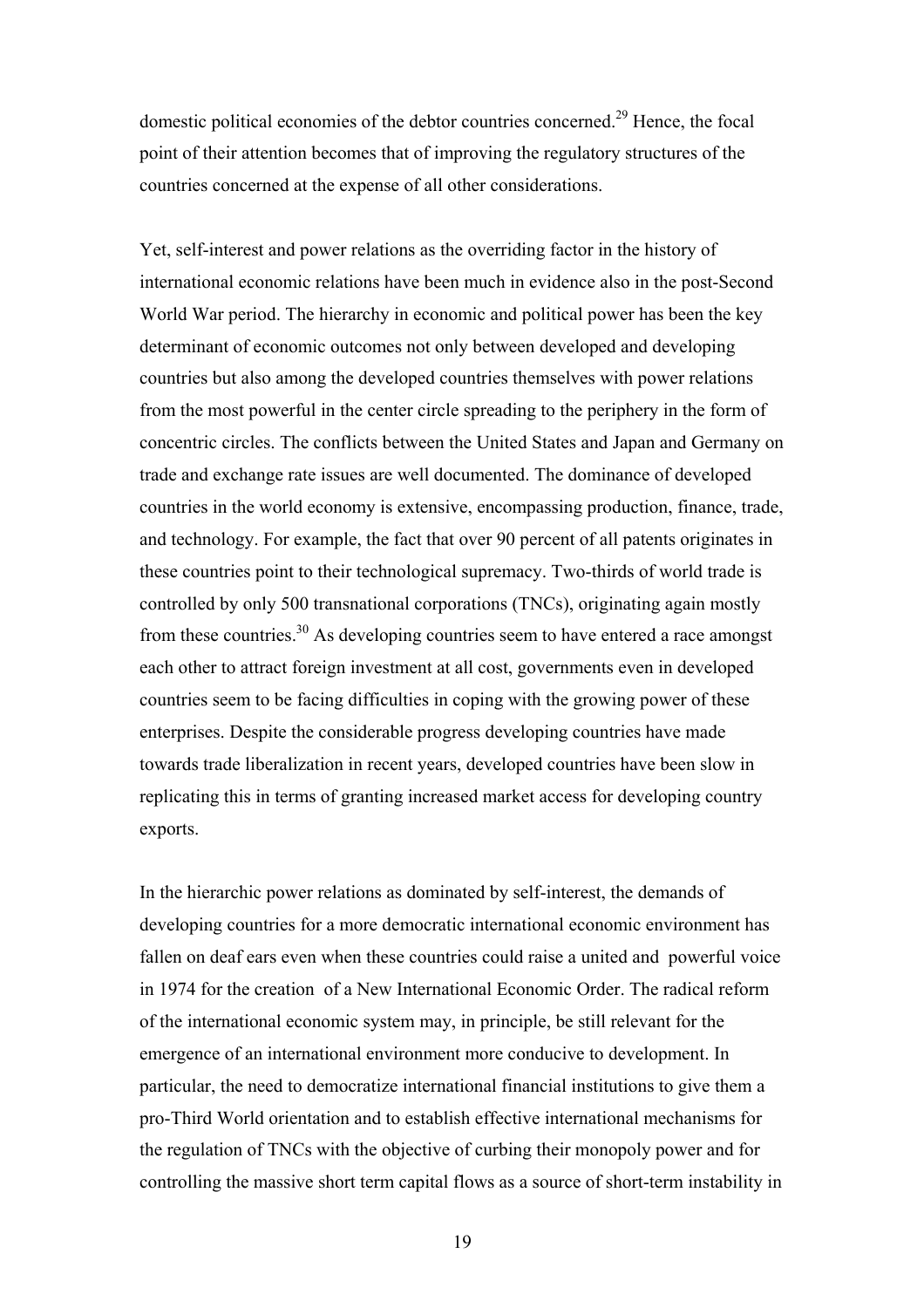developing countries emerge among the most pressing issues in this respect. However, the prospects for developing countries to repeat even this abortive challenge now is rather slim, given the deep divisions among them and the increasingly lopsided international power structure.

Our emphasis on lopsided power relations in the international sphere should not in the least detract attention from equally pressing issues on the domestic front which are also sidelined by the PWC. The latter's emphasis on independent regulatory bodies with the objective of preventing political interference ignores the formidable obstacles they may face in societies dominated by powerful vested interest groups, blocking their effective operation. Although there has been some progress towards democracy within individual developing countries, the political obstacles blocking the spread of the benefits of development to the lower strata of population are far being removed. The state may not fulfill even its limited role under the PWC as the weakening of the state apparatus and more importantly the very notion of effective state intervention have been substantially eroded under neo-liberalism. Another factor to be taken into account in this respect is that the neo-liberal bombardment and practice of the past two decades may have had a lasting impact on state agents and officials alike, impairing their ability to readjust to a new agenda involving fresh thinking at least in certain spheres, such as poverty alleviation. It is, therefore natural to expect that efforts of national governments in the direction of poverty alleviation and more equal income distribution are not likely to make a significant impact unless the obstacles in the way of the poor and the underprivileged to express themselves as a powerful political force are removed.

Secondly, one may pose the question of how sincere is the renewed concern of key Bretton Woods institutions with income distribution and poverty alleviation. A whole set of issues needs to be considered in this context including the feasibility of significant redistribution within the broad fiscal constraints of neo-liberal restructuring. Here, one also needs to make a firm distinction between rhetoric and action. The proponents of the PWC, in particular the Bretton Woods Institutions seem to shy away from carrying out a balanced analysis of the neo-liberal globalization process, in particular from identifying the channels that lead up to the marginalization of whole regions and large sections of population within the developing countries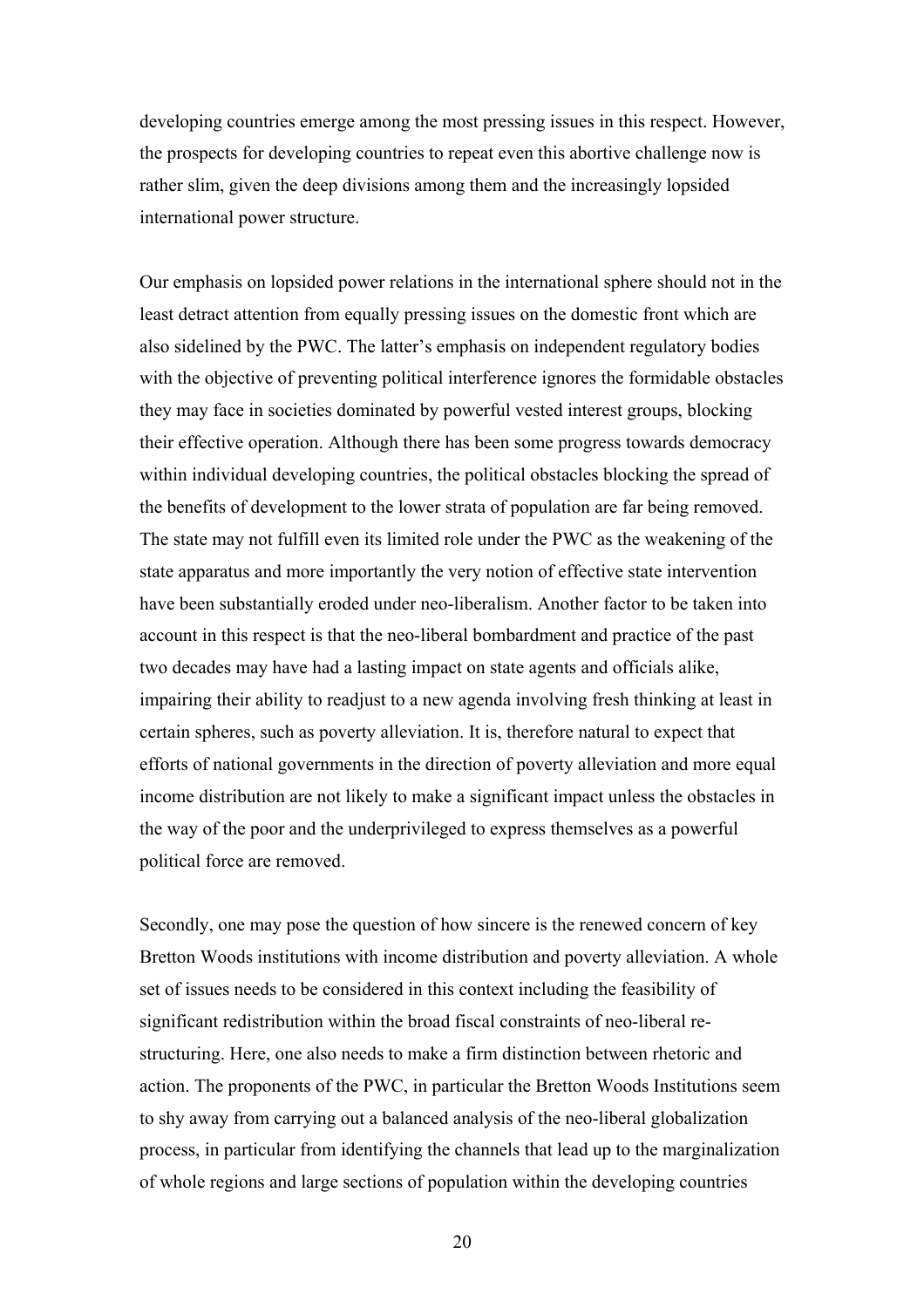from the benefits of this process. They also ignore mounting evidence linking progress in poverty alleviation crucially with a whole set of distributional issues, including ownership patterns. It cannot be viewed as a sheer coincidence that the attempts to link these considerations with poverty in the preparation of the World Bank's World Development Report 2000-2001 should meet the opposition of the higher echelons of power, including the US Treasury, leading to the resignation of the chairman of the team preparing the report, Ravi Kanbur.<sup>31</sup> Proponents of the PWC emphasize the importance of increased capital flows, including official aid, and market access for countries of the south. As the reform of key international institutions has been on the agenda over a period of three decades with little progress, serious question marks can also be raised about the possibility of translating the favorable rhetoric on poverty and income distribution into action in the presence of severe domestic and international constraints.

One should also take into account the fact that poverty and inequality issues are effectively sidelined in emerging markets like Argentina and Turkey that experience financial crises on a frequent basis. The IMF becomes the dominant external actor in the context of such countries, with the World Bank typically relegated into secondary status. Given the focus of the IMF on short-term adjustment and regulatory reforms, conditions relating directly to poverty and inequality fail to be incorporated into its stand-by programs in these countries. In fact, the obsession of these programs with the creation of a primary budget surplus necessarily interferes with social sector spending and no doubt raises serious doubts about the sincerity of the IMF on the poverty alleviation issue. In fact, one gets the strong impression that the Bretton Woods Institutions are effectively using the poverty issue as a pretext for broadening and deepening the neo-liberal agenda.

Thirdly, the ability to increase employment is of crucial significance not only for economic reasons but also for maintaining social cohesion in the countries concerned. The employment issue, however, as an explicit objective in its own right, is not sufficiently emphasized by the PWC. This neglect can be traced more broadly to the capture of domestic economic policy agendas of most developing countries by the Bretton Woods Institutions. Even countries that do not have formal agreements with these organizations seem to have been carried away with a vague globalization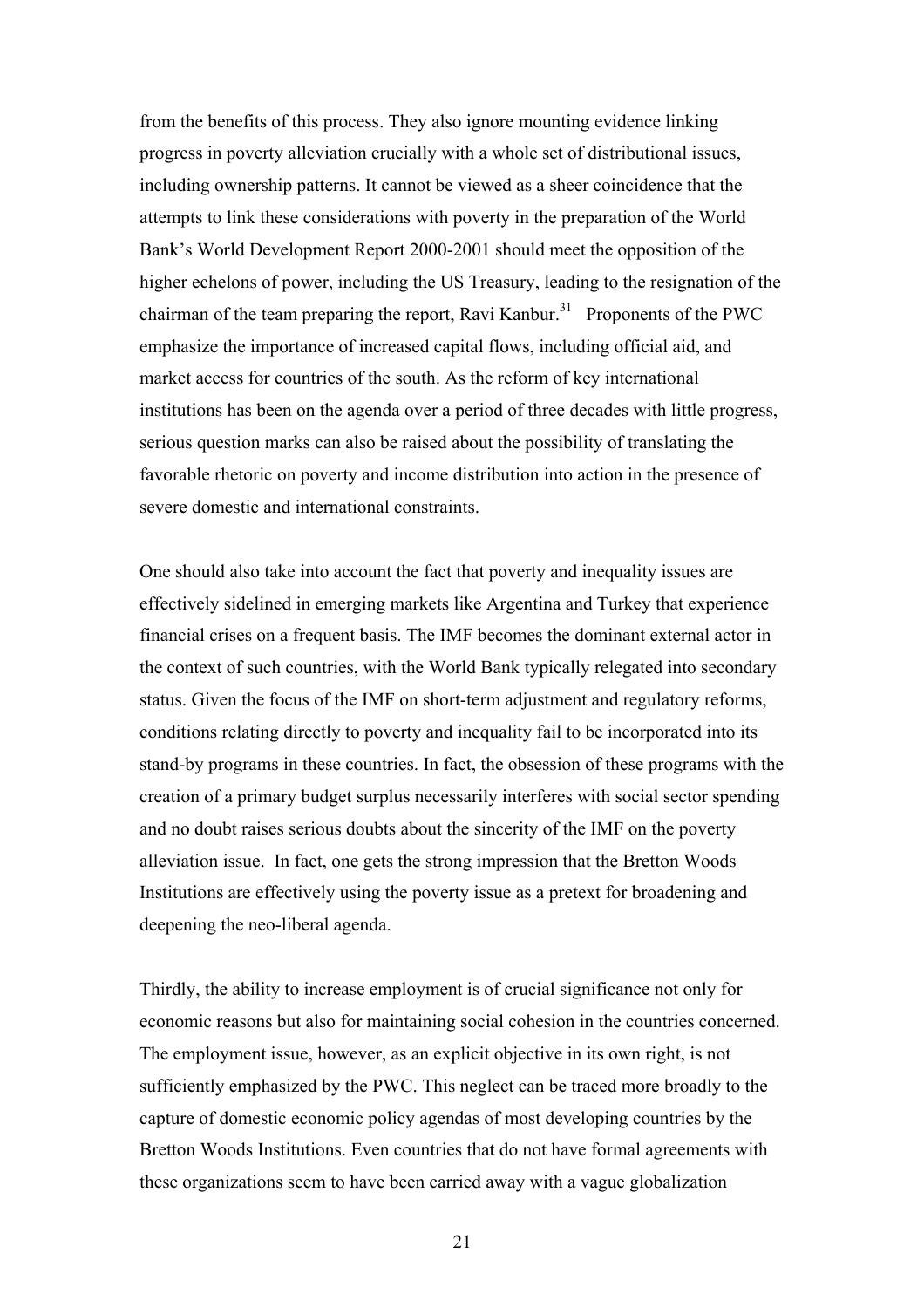objective and seem to be devoid of all forms of national development objectives. The international economic environment at present is not conducive to successful industrialization of developing countries not least because national governments have lost the bulk of the tools they have traditionally used towards this objective and neither the Washington Consensus nor the PWC has cited it among the list of their priorities for these countries. In the same vein, crucial decisions concerning the need to develop a strong domestic technological base are also effectively relegated to the background. This means that the primary emphasis on obtaining technology is implicitly placed on foreign investors, limiting the crucial role that domestic actors can play in the realm of increasing domestic technological capabilities Yet the experience of successful countries have shown that a high investment rate, emphasis on industrialization through selective and targeted industrial policies in capital intensive and skill-and technology-intensive activities with a high domestic value added content as propelled by rapid export growth have been the key to their success.

The poor record of the neo-liberal model in generating employment may be traced to some of the internal inconsistencies of the policy package that it involves. The emphasis on financial liberalization and the windfall gains it has offered through speculation and risk-taking have meant the accumulation of economic surplus in the hands of rentiers, a class of people not renown for their enthusiasm for industrial investment. Without investment in directly producing sectors, shear reliance on extending neoclassical wisdom to this sphere through emphasis on labor market flexibility is not likely to generate employment on a scale sufficient to alleviate the immense pressures on the supply side of labor markets and bring about a significant turnaround in the prospects of unskilled labor. The concern of PWC with education and human capital formation is justified but is not sufficient. Both the demand and supply sides of the labor market need to be taken into account. Education fetishism results in a certain lack of emphasis on key issues that are directly relevant to the debate on employment prospects. For example, the existence of a large pool of highlyeducated manpower without sufficient growth in directly producing sectors like manufacturing to provide productive employment for them may represent a source of unemployment and brain drain. Likewise, the absence of global redistributive mechanisms and the fact that channels of international migration for unskilled or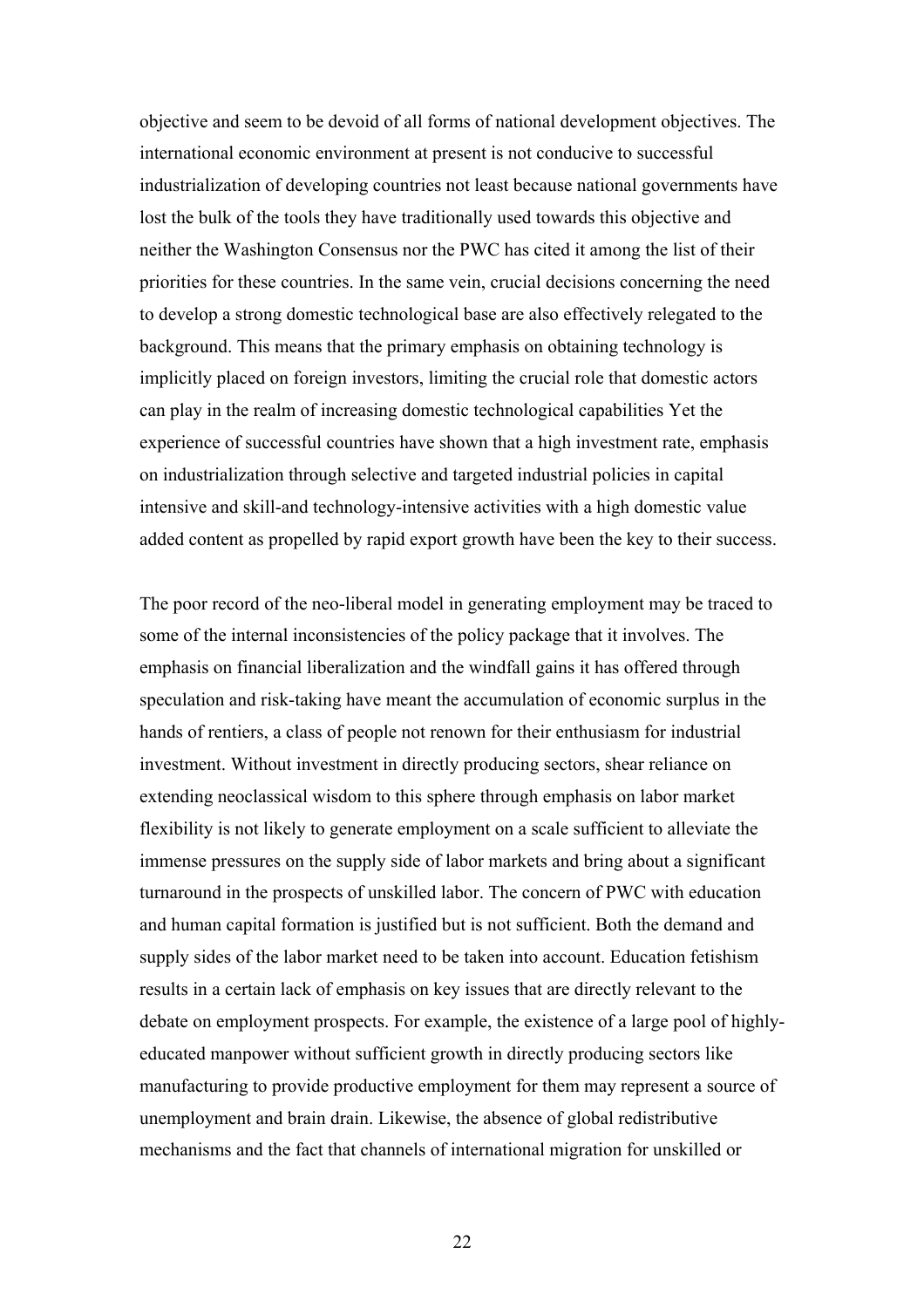semi-skilled labor are largely closed are issues which tend to be underplayed in discussions pertaining to employment prospects in the south.

Fourthly, the PWC is associated with a rather unbalanced approach towards the regulation of TNCs which constitute highly powerful actors in the world economy. The common element in the Washington Consensus and the PWC is to relieve the TNCs from regulation by host states. Yet, TNCs, by definition are large oligopolistic firms that wield considerable economic and political power exercised on a global scale. Hence, their activities need to be regulated also at the global level. A balanced approach towards the regulation of TNCs, involving also the interests of those of the consumers and host countries fails to receive the kind of attention that it deserves in the emerging agenda of the PWC.

Fifth, it seems that the key Bretton Woods institutions will continue to play a prominent role in the implementation of the PWC as they have done under the Washington consensus. This may lead to the justifiable charge that these institutions which may be held responsible for much of the damage under neo-liberal reforms are again put in the driving seat in a process set up to rectify it. Such a choice is problematic on several counts, arising largely from the big credibility gap that exists between these organizations and the development community at large.

Although we do not have full knowledge of the decision-making processes within the Bretton Woods institutions, it is fair to assume that they are not monolithic organizations representing a high degree of agreement within major segments in their internal structures. The shift in World Bank policy from basic needs to structural adjustment in the 1980s and back to poverty in the 1990s and the more recent changes within the IMF broadening their agenda to encompass governance issues are cases in point These changes reflected as much the balance of power within the organization as the interests of hegemonic countries as determined by changing international environment, leading to the serious charge that these organizations act in the interests of these countries most notably the United States. The Washington Consensus itself may have been molded by these institutions with a close eye on US interests.<sup>32</sup> More specifically, one could argue that the primary concerns of the US were to achieve market access for American exports as well as preventing the emergence of major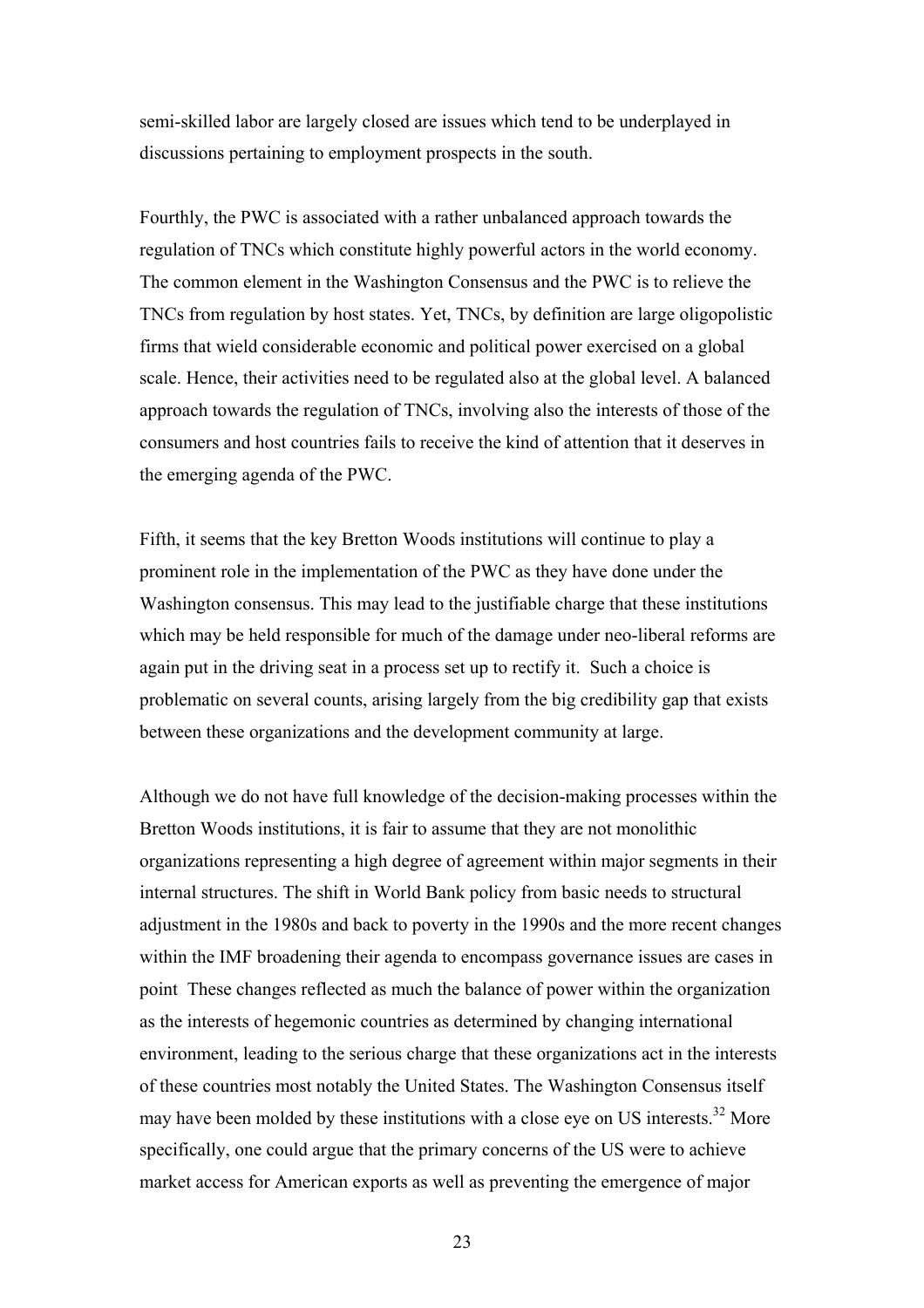breakthroughs in industrialization that would threaten US industry over time as Japan and South Korea had so successfully done in the past. Policy shifts towards foreign trade liberalization and export orientation in much of the developing countries through neo-liberal reforms under the auspices of Bretton Woods Institutions, for example, has thus been linked as much with the competitiveness problems of US industry and increasing the debt-repayment capacity of these countries as with growth and efficiency considerations associated with greater export-orientation. More recently, there were widespread press reports that IMF support of Turkish stabilization efforts were linked with Turkish stance vis-a-vis US policy in the Iraqi conflict.

The current emphasis of these organizations on democratic governance is hardly consistent with their past record. Turkey's adoption of neo-liberal policies in early 1980 in close collaboration with the World Bank (through successive structural adjustment loans) and the IMF through a three year stand-by agreement, for example, took place against the background of a repressive military regime. The fact that the two institutions did not have any scruples in working in tandem with the military regime and were silent when key democratic institutions and activities of powerful NGOs were severely curbed has understandably reduced their credibility with respect to their efforts to play the role of champions of democracy shortly thereafter. The fact that in the drawing up of structural adjustment loan agreements which represented by far the biggest transformation of Turkish economic policies the World Bank kept a low profile was hardly consistent with the precepts of good governance. Likewise, a great deal of secrecy surrounded the standby-agreements that Turkey signed with the IMF during this period. The association of the rise of neo-liberal policies in tandem with authoritarian regimes is not of course in the least confined to the Turkish case, with Chile in after 1973 and Argentina after 1976, presenting other notable cases.

In their basic structures and decision-making processes and other operations these institutions hardly obey the stipulations of good governance which has justifiably led to calls that they should set an example by applying standards of good governance such as transparency, accountability and participation to themselves.<sup>33</sup> To the extent that implementation of neo-liberal policies have through the deliberate weakening of the state apparatus and encouragement of rent-seeking have contributed to corruption, these institutions now find themselves again in the paradoxical situation of repairing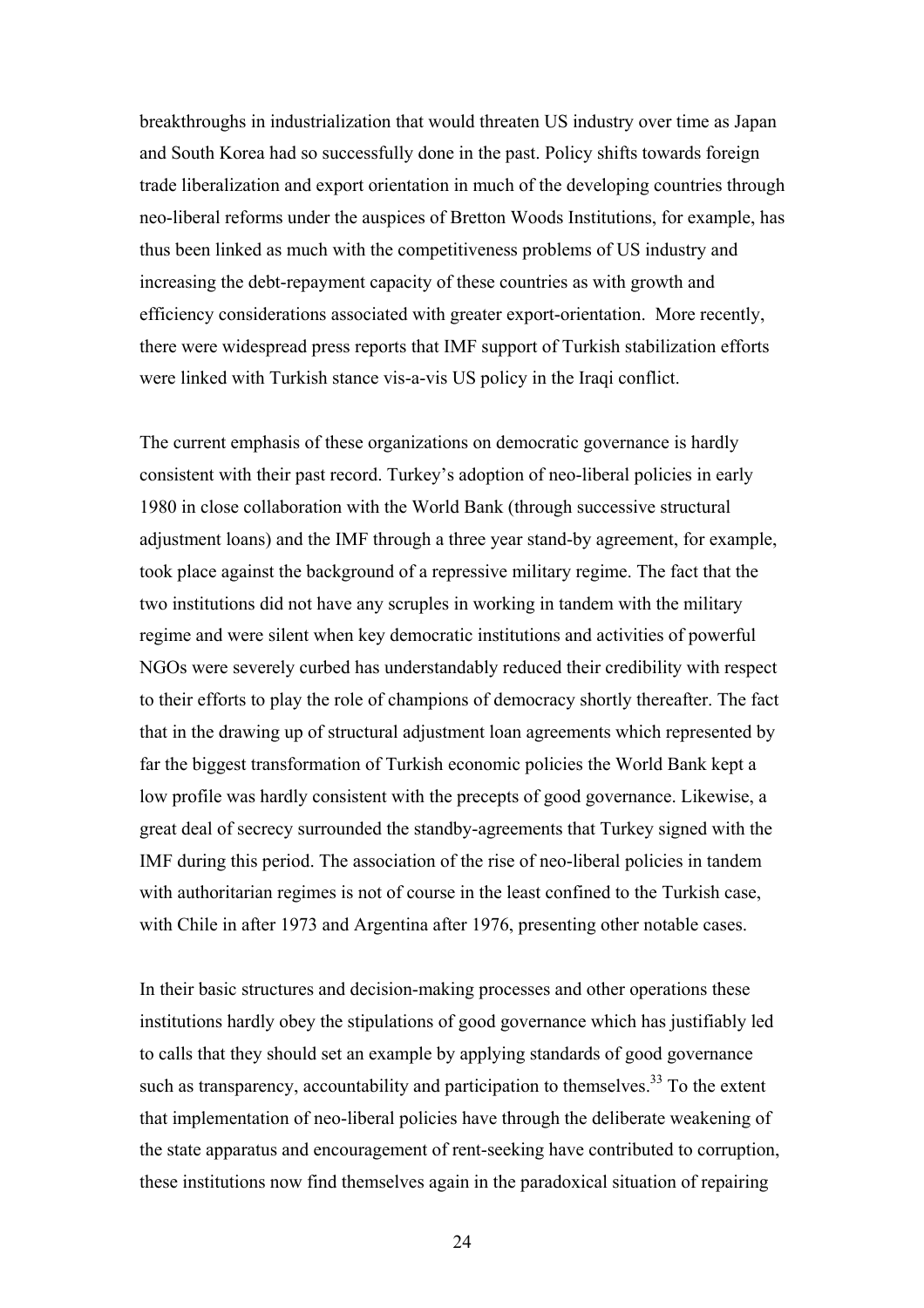the damage to which they themselves contributed in no small way. The deliberate depoliticization of society at all levels through repressive regimes in Turkey and elsewhere was crucially needed for neo-liberal reforms to take root. It also probably explains the weakness of the opposition to neo-liberal policies and the inability to provide a viable alternative to these policies. However, the same process of depoliticization is perhaps also and somewhat paradoxically responsible for the slow progress towards the emergence of effective NGOs and transparency and good governance in public administration that these institutions emphasize at the present juncture.

The World Bank as admittedly the more developmental of the key Bretton Woods institutions needs to explain why it has been silent on the poverty issue throughout the 1980s when neo-liberal policies implemented during this period did a great deal of damage in this sphere.<sup>34</sup> Even after the re-emergence of poverty alleviation as a major objective during the past decade, the record of these institutions in this sphere has not closed the credibility gap. The fact that the recent Turkish economic program drawn and implemented in close collaboration with the IMF in the midst of a deep economic crisis with a devastating impact on poverty was silent in this respect is a case in point. Likewise, the efforts of the World Bank have fallen far short of what was needed to come to grips with the problem. In fact the strength of the commitment of these organizations to the poverty alleviation objective is itself highly questionable giving the impression that they have used the poverty alleviation objective to cope with the increased criticism neo-liberal reforms have attracted and also to broaden and deepen these reforms  $35$ 

The ability of Bretton Woods Institutions to come to grips with the problems faced by developing countries has been increasingly questioned in recent years. The failure of the IMF during the past decade in such crucial spheres as the prediction and prevention of short-term economic crises in various parts of the world and in effectively dealing with them once they emerge has been a source of major criticism, with serious questions raised about the future of these organizations.<sup>36</sup> The failure of the IMF in particular to learn from past mistakes provided additional ammunition for the critics and contributed to the erosion of confidence for this organization. For example, in Turkey, the IMF like domestic policy-makers has not drawn the necessary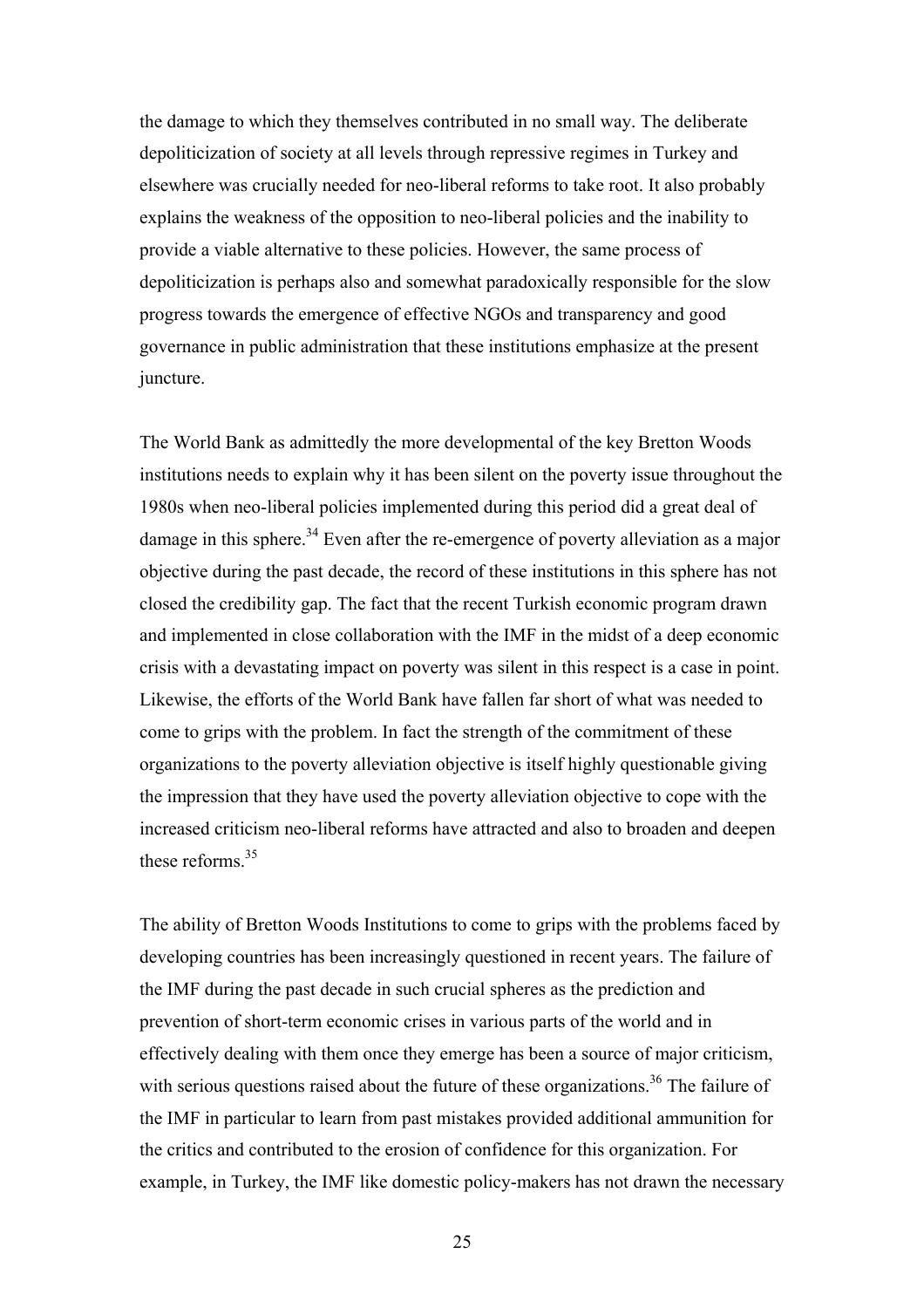lessons about the hazards of financial liberalization without sufficient regulation and legal safeguards. As a result, capital account liberalization after 1989 resulted in successive financial crises with dire consequences. Domestic financial liberalization per se was not immune from financial crises either as the "bankers' crisis" of 1982 had clearly testified. Likewise, the IMF by not warning the Turkish policy-makers about the risks and dangers of overexposure to short-term external capital before the successive crises of the past decade has proven to have a short memory as the Turkish crisis of the late 1970s could also be traced to a similar phenomenon..

The involvement of these institutions during neo-liberal restructuring has been extended to most developing countries in a broad range of policy areas. This together with the broadening of their conditionality, now extending also into the political sphere has been instrumental in eroding self reliance and domestic problem solving ability in these countries. One could argue that the excessive involvement of the IMF in the domestic policy-making process of individual countries and the uniform set of conditions imposed regardless of the respective institutional and political capacities of individual countries has effectively prevented countries from generating appropriate domestic responses to their problems, undermining also learning in the process of institution building. Perhaps in certain circumstances reform could only be engineered in a top-down fashion. Yet, the top-down approach has led to a situation where reforms have been engineered without generating the requisite social consensus, hence undermining the longer-term viability of the reform process and the effectiveness of some of the key regulatory institutions imposed in a top-down fashion.

Finally, the PWC places major importance on the creation of transparent and accountable institutions as a basis for improved economic performance. The focus of attention, however, is on creating transparent and accountable institutions at the domestic level within the domain of the individual nation state. The same kind of concern with creating transparent and accountable institutions does not seem to extend to the international sphere. Issues concerning how to make the IMF, the World Bank and the WTO more transparent and hence democratically accountable in their operations as well as problems arising from their power structure as dominated by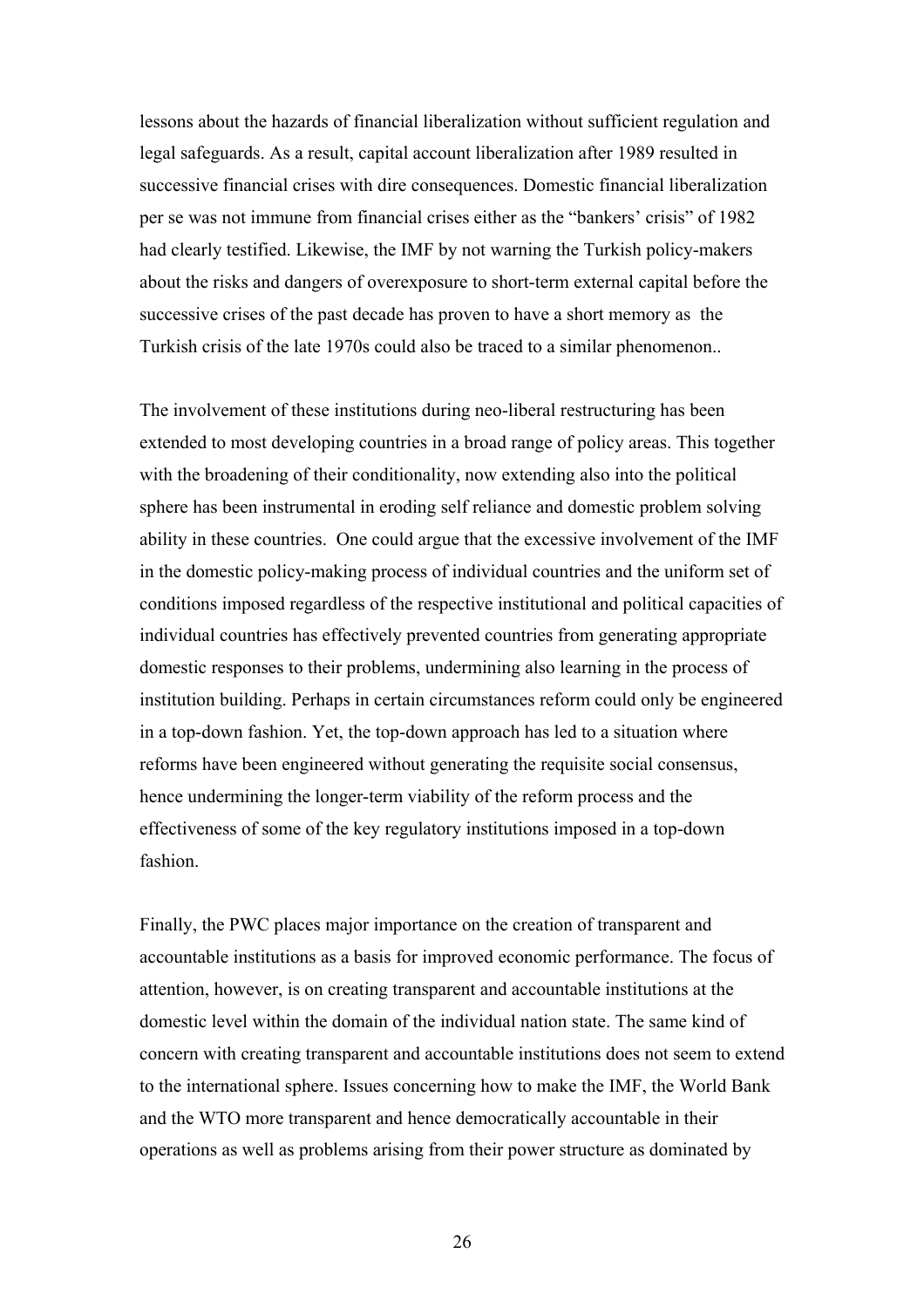developed country interests receives only cursory attention by the intellectual proponents of the PWC as well these institutions themselves.

All these considerations point towards a deeper, more fundamental problem that lies at the heart of the emerging PWC, namely the inability or unwillingness to address major issues pertaining to power and its distribution both at the domestic and international levels. Clearly, the emerging PWC represents the response by the dominant establishment to the deficiencies of the neo-liberal agenda and an attempt by them to overcome such deficiencies through a set of reforms that takes the existing structures of power as given. This could be justified on the grounds of what is practical and feasible in terms of improving economic performance, in the short-run. Yet, in the long-run, such reforms may represent a partial and insufficient response given the scale and depth of the problems involved as headed by pressing issues like increased unemployment, poverty and inequality at the global level.

#### **Concluding Observations**

The very foundations of the neo-liberal orthodoxy that informed the thinking of the key Bretton Woods institutions have been dramatically shaken in the context of the 1990s. The process of neo-liberal restructuring has been associated with a weak growth performance, persistent poverty, rising inequality and endemic crises with costly ramifications. It was also striking to observe that countries which have been performing better than average have typically been countries that have managed to deviate from rigid neo-liberal norms in certain critical respects. Consequently, the dominance of the neo-liberal paradigm has been challenged both from the center and the periphery, in other words from within and outside the dominant academic and policy-making establishment. Undoubtedly, it was criticism within the establishment that was decisive in the gradual progression towards a new kind of consensus among the key international financial institutions, aptly labeled as the Post-Washington Consensus. The intellectual contributions of scholars like Stiglitz also played a critical role in this respect.

The basic precepts of the emerging post-Washington Consensus represent a novel synthesis of the two previously dominant paradigms in development theory and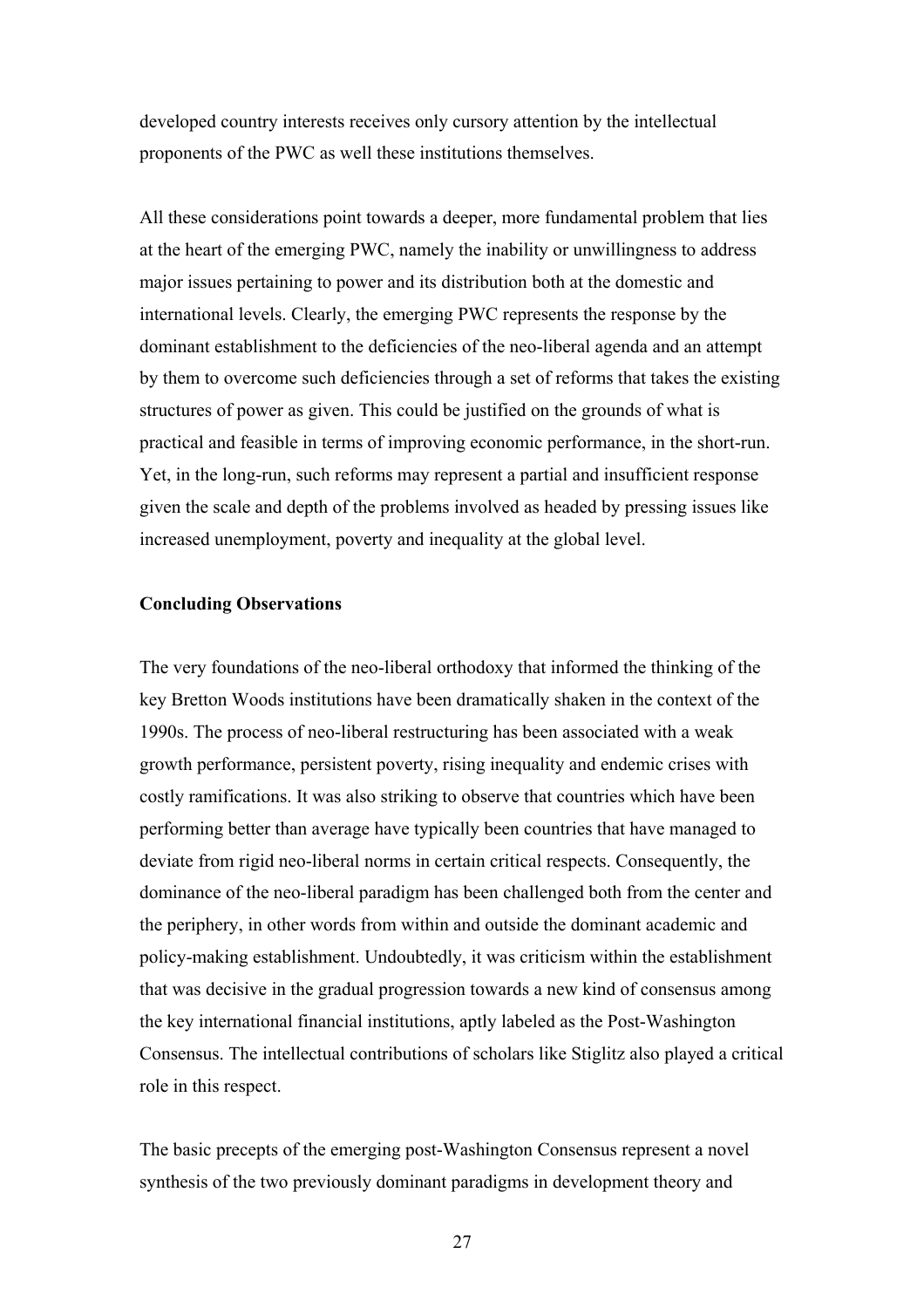policy, namely national developmentalism with its emphasis on the critical role of the state in overcoming market failures and neo-liberalism with its unfettered belief in the benefits of the free market. The new approach recognizes the importance of the state in the context of open markets and a more liberal policy environment. But, at the same time, it recognizes the need to avoid state failure which in turn, requires institutional innovation and democratic governance. Furthermore, the new approach places significant weight on the need to tackle poverty and inequality issues, as objectives in their own right, hence, moving away from an exclusive pre-occupation with growth and efficiency objectives at all cost. In all these respects, the emerging PWC represents a more progressive approach to development as compared with the naïve and unqualified application of the Washington Consensus.

Nevertheless, important limitations may also be detected in the emerging PWC itself. A central criticism is that the emerging PWC adopts a rather narrow and technocratic approach towards state-market interactions at both the national and global levels. It takes the existing power structure as pre-determined. Hence, it fails to address the fundamental power relations and asymmetries of power that exist between classes at the level of the nation state and powerful versus less powerful states in the global economy although it is these very power relations that need to be challenged if key development issues are to be tackled in a comprehensive manner. In this context, the horizons of both the World Bank and the IMF tend to be rather limited.

For more immediate and practical purposes, however, it is also important to recognize that the broad agenda of the emerging PWC is not equally shared or welcomed by both of these institutions. There is no doubt that the IMF has experienced a serious identity crisis after the Asian crisis and has been trying to reform itself perhaps more intensively than at any other time in its history. Nonetheless, the IMF has a more restrictive vision or understanding of what ought to be the fundamental components of the new PWC. For practical purposes, this has an important implication. The IMF continues to be the dominant actor notably for the more advanced, crisis-ridden 'emerging markets' of the semi-periphery, with the World Bank with its more progressive vision of the PWC occupying only a secondary and supporting role in such contexts. The focus of the Fund on short-term financial discipline and regulatory reforms therefore constitutes a serious additional constraint on the application of some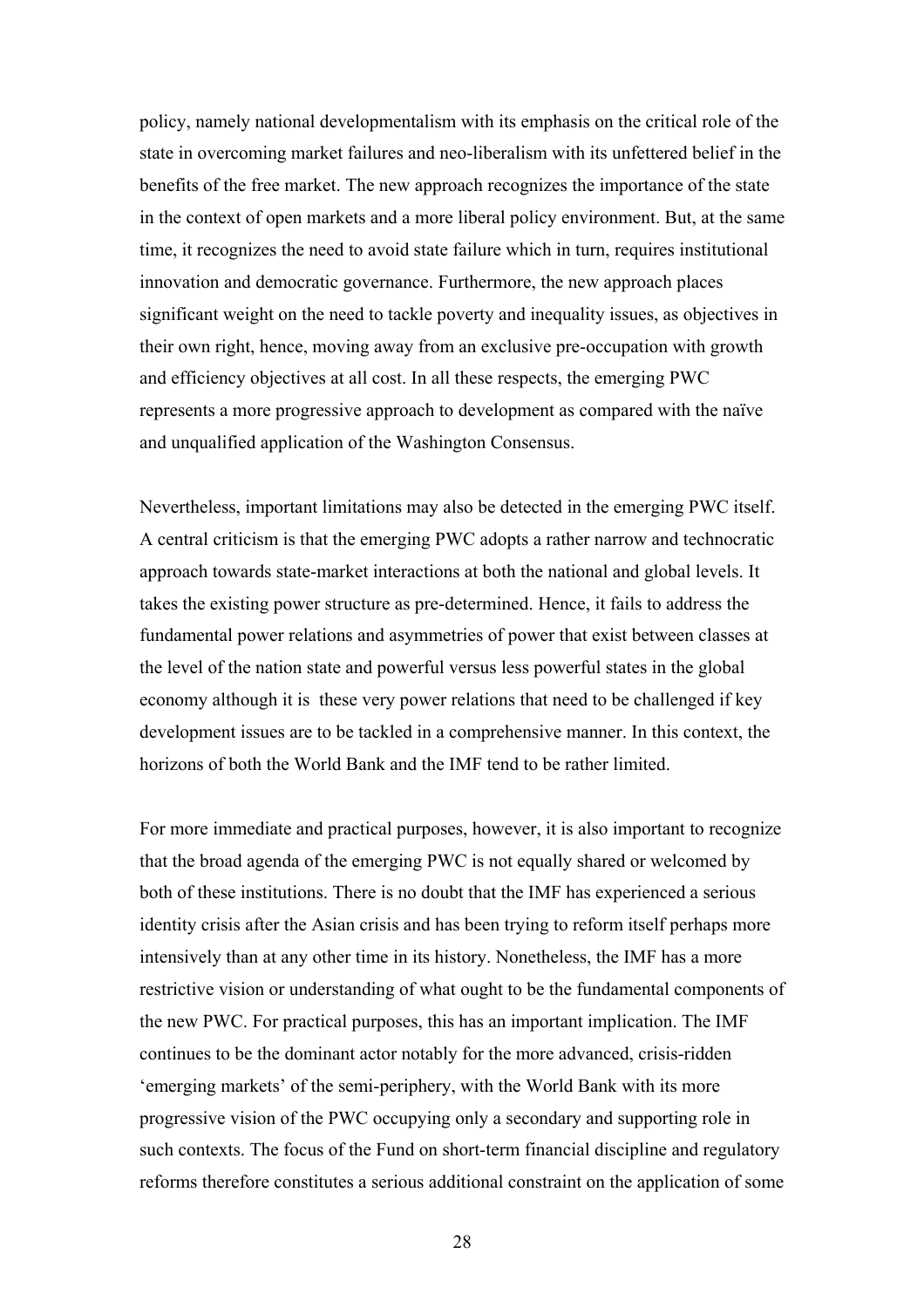of the more progressive elements of the PWC, designed to deal with poverty, inequality and the longer-term competitiveness of national economies. Likewise, industrialization which was the overriding development objective under national developmentalism was wiped out of the agenda under neo-liberalism. There is no sign that this objective will be reactivated under the PWC. Yet the historical experience of developed countries as well as those of successful industrializers in the Third World has provided sufficient evidence that progress in this sphere goes hand in hand with developing domestic technological capabilities and generating employment.

The spread of neo-liberal ideas to developing countries as well as the post-communist transition economies has gone a long way in reinforcing the view that there was no alternative to these policies. The criticism leveled against these ideas by the emerging Post-Washington Consensus while falling drastically short of coming to grips with the main issues involved still represents a large crack in the neo-liberal armory and may lead to fresh thinking and accelerate the search for viable alternatives. The questions of whether the emerging Post-Washington Consensus together with the flourishing alternative globalization movement against the background of increasing distributional imbalances at all levels will bring about such an outcome or indeed if they do, how soon remains at this stage a matter for conjecture.

\* Professor of International Relations at Koç University, Istanbul and Professor of Economics, Middle East Technical University, Ankara respectively. We would like to thank Evren Tok and Gamze Sezer for their able assistance.

<sup>&</sup>lt;sup>1</sup> On the resurgence of neo-liberal thinking in development, see, Colclough and Manor (2000),Preston (2000), Toye (1987).

<sup>&</sup>lt;sup>2</sup> For powerful expositions of this line of thinking, see, Lal (1983) and Little (1982).

<sup>&</sup>lt;sup>3</sup> On the political economy dimension of neo-liberal resurgence, see, Colclough and Manor (2000).

 $4$  For an elaboration of this perspective, see, Little (1982).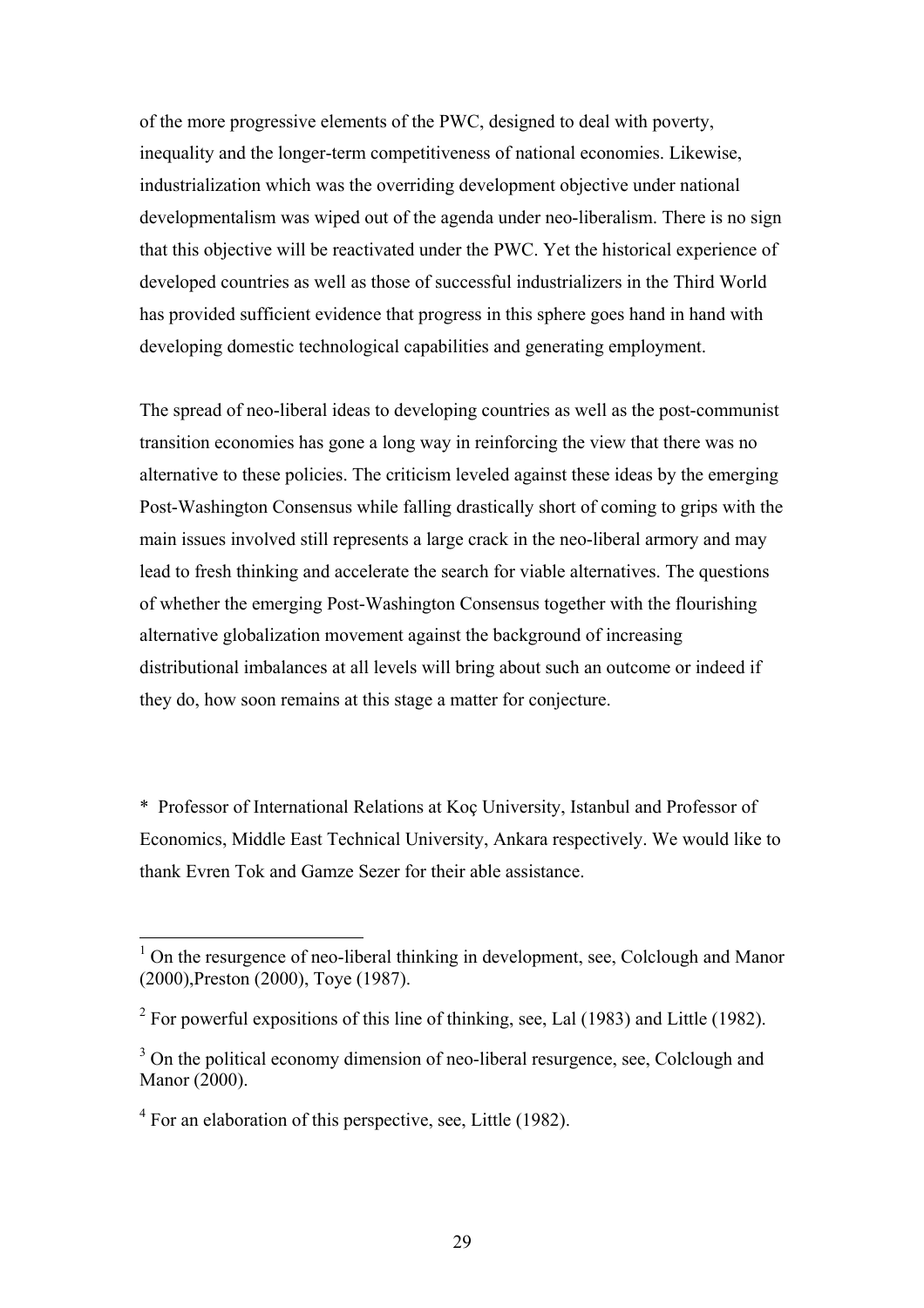<sup>5</sup> Among the most influential of such studies are Amsden (1989) on South Korea and Wade (1990) on Taiwan. Also relevant in this context is Öniş (1998:197-216; 261- 84).

 $6$  See Rock (1993) and the annual Trade and Development Reports published by UNCTAD for different years.

<sup>7</sup> For evidence, see, UNCTAD(1999); Pamuk (2002); and Kozul-Wright (2003).

 $8$  For evidence of rising inequality during the neo-liberal era, see, Akyüz et al. (2003), UNCTAD (1997), Wade (2001a, 2001b).

 $9^9$  See Fischer (2003: 8).

1

 $10$  For a detailed elaboration of this point see, Senses (2003, 2001).

<sup>11</sup> Indeed, international organizations like the World Bank have started to give increased attention to this issue in the mid-1990s. For World Bank's initiatives to deal with corruption, see the World Bank Anticorruption Website, available at <http://www1.worldbank.org/publicsector/anticorrupt/index.cfm>.

<sup>12</sup> Indeed, the two phenomena are interlinked. Countries that have experienced frequent financial crises are also countries that have been characterized by widespread corruption.

<sup>13</sup> On the rise and fall of neo-liberalism in Argentina, see, Baer et al. (2002). We need to note that there is some controversy over the extent to which the IMF itself favored the rigid version of the convertibility plan that was put into effect by the Minister for the Economy, Domingho Cavallo.

<sup>14</sup> See Senses (1991).

<sup>15</sup> On the Turkish neo-liberal experiment, see, Öniş (1998), and Şenses (1991). On the recent set of crises and their costly ramifications, see, Öniş and Rubin (2003).

<sup>16</sup> On the growth performance of the Chinese economy and the nature of the heterodox instruments employed, see, Ma (1999). On Vietnam's success with gradualist economic reforms, see, Truong and Gates (1996).

<sup>17</sup> On the gradualist path of the reform process and successful economic performance in India in the 1990s, see, Ahluwalia (1999).

<sup>18</sup> See Kozul-Wright  $(2003:12)$ .

 $19$  For a positive view of Malaysian capital controls, see, Kaplan and Rodrik (2001). For favorable evaluations of capital controls in the Chilean context see, Krugman (1998) and Stiglitz (1999).

 $20$  For examples of widespread resistance to neo-liberal globalization at the local level see, Mittelman (2000).

 $^{21}$  On global civil society and global NGOs see, Scholte and Schnabel (2002).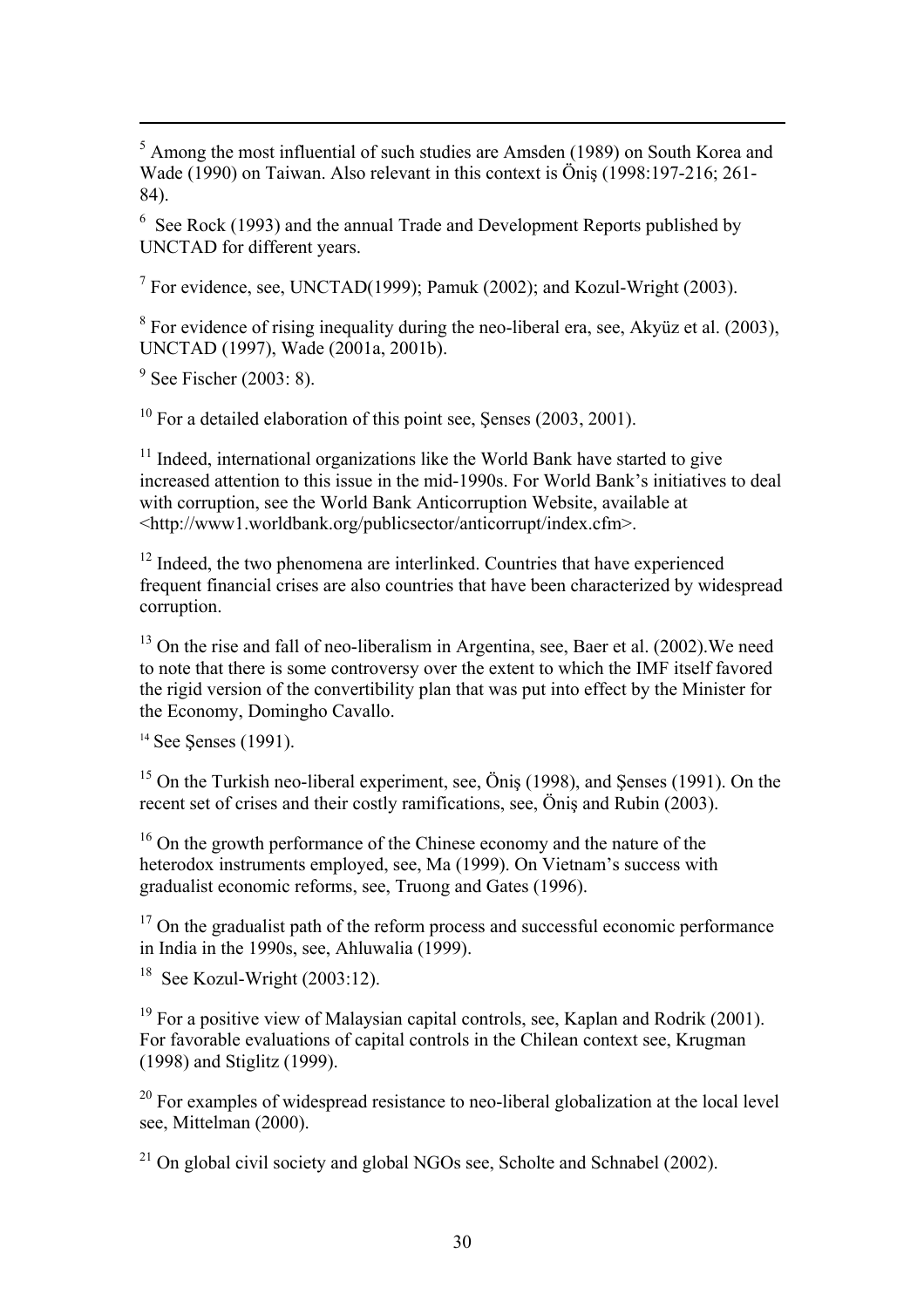<sup>22</sup> For World Bank studies emphasizing the importance of good governance and the need for increased emphasis on poverty reduction, see World Bank (1990) and World Bank (2000). For the influential report published by the World Bank on the "Asian Miracle" stressing the role of the state and the importance of effective institution building in the development process, see World Bank (1993). On transition economies, see World Bank (1996), and on the state, see, World Bank (1997).

 $23$  See, for example, the speeches made by Stanley Fischer (2002) who as the Vice-President at the Fund played an active role in this self-evaluation process following the Asian crisis. Available at Stanley Fischer Biographical Information IMF web page, <http://www.imf.org/external/np/omd/bios/sf.htm>.

 $24$  Among the influential contributions in this context see, Rodrik (1999, 1997), Krugman (1990), Easterly (2001).

 $25$  The key elements of his criticisms concerning the IMF have been summarized in Stiglitz  $(2002)$ . The fact that he was awarded the Nobel Prize during this period undoubtedly played an important role in the publicity that he received for his views.

 $26$  For a useful exposition of the basic propositions associated with the PWC, see, Stiglitz (2001).

 $27$  For an attempt to deconstruct the costly consequences of trying to implement neoliberal reform in the context of an illiberal democracy with reference to the Özal era in Turkey, see, Öniş (2003).

<sup>28</sup> Reference to the fact that some IMF officials have recognized that controls over short-term capital flows might have played a positive role in avoiding financial crises in Malaysia and Chile. In this context , see, Ariyoshi et al. (2000: 22-3, 26-8, 37) and Robinson (1999). Nevertheless, the IMF has been rather unreceptive to the kind of arguments representative of views from the 'periphery' such as Wade (1998) that emphasize the global causes of emerging market crises and, hence, the reform of the international financial architecture with special emphasis on capital controls.

- $29$  See, Armijo (2001) in this context.
- <sup>30</sup> See Kozul-Wright (2003).
- $31$  See Wade (2001c) and Kanbur (2001).
- $32$  Gore (2000:790) seems to suggest such a link.
- $33$  See Woods (2000).

1

<sup>34</sup> See Senses ( 2001: 39-44).

<sup>35</sup> In the Turkish case for example the extension of neoliberal reforms in the domain of agriculture, social security and the labor market has been closely linked with this objective.

<sup>36</sup> The American Economic association annual meeting in 2003 had a special session on this subject. See American Economic Association, Papers and Proceedings, May, 2003.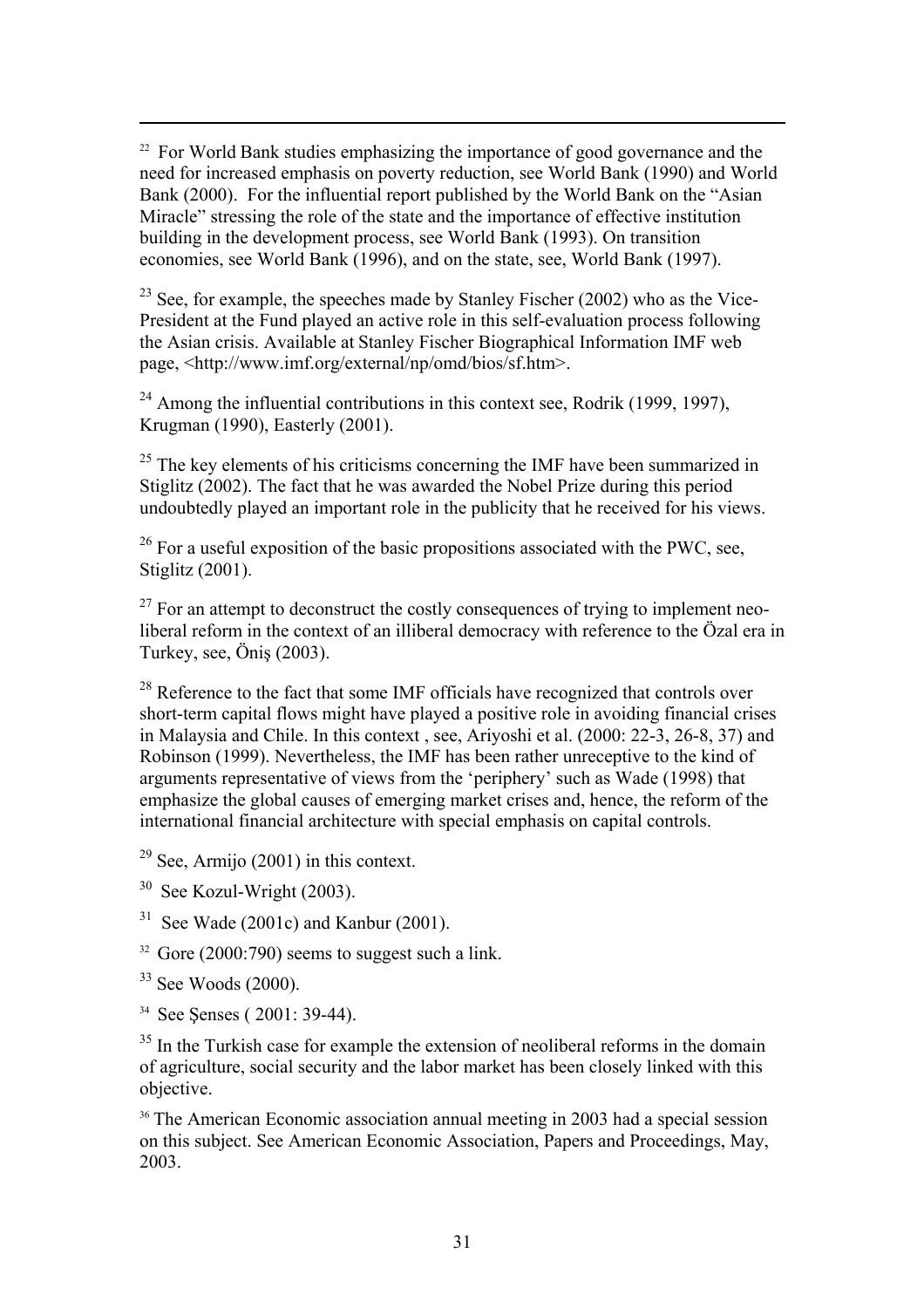#### **References**

- Ahluwalia, M. S. (1999) 'India's Economic Reforms An Appraisal', in J.D. Sachs, A. Varshney and N. Bajpai (eds) *India in the Era of Economic Reforms*, pp. 26-80. New Delhi; Oxford: Oxford University Press.
- Akyüz, Y., H. Flassbeck, R. Kozul-Wright (2002) 'Globalization, Inequality and the Labour Market' available at < http://www.flassbeck.de/pdf/GLOBALIZ.PDF>. Also published in A. H. Köse, F. Şenses, E. Yeldan (eds) (2003) *İktisat Üzerine Yazılar I Küresel Düzen: Birikim, Devlet ve Sınıflar*, pp.475-513. Istanbul: İletişim.
- Amsden, A. H. (1989) *Asia's Next Giant: South Korea and Late Industrialization.* Oxford: Oxford University Press.
- Ariyoshi, A., K. Habermeier, B. Laurens, I. Otker-Robe, J. I. Canales-Kriljenko, and A. Kirilenko (2000) 'Capital Controls: Country Experiences with their Use and Liberalization', IMF Occasional Paper No. 190, May17. available at <http://www.imf.org/external/pubs/ft/op/op190/index.htm>.
- Armijo, L.E. (2001) 'The Political Geography of World Financial Reform: Who Wants What and Why?', *Global Governance* 7(4).
- Baer, W., P. Elosequi and A. Gallo (2002) 'The Achievements and Failures of Argentina's Neo-Liberal Economic Policies', *Oxford Development Studies* 30(2): 63-85.
- Colclough, C. and J. Manor (2000) *States or Markets: Neo-liberalism and the Development Policy Debate.* Oxford: Clarendon.
- Easterly, W. (2001) *The Elusive Quest for Growth: Economists' Adventures and Misadventures in the Tropics.* Cambridge, Mass.: The MIT Press.
- Fischer, S. (2002) *Stanley Fischer in the News*. IMF Web Page: Biographical Information available at <http://www.imf.org/external/np/omd/bios/sf.htm>.
- Gore, C. (2000), The Rise and Fall of the Washington Consensus as a Paradigm for Developing Countries, *World Development*, Vol.28, No.5, 789-804.
- Fischer, S (2003) Globalization and its Challenges, Richard T. Ely Lecture, *American Economic Association, Papers and Proceedings, May, 1-38.*
- Kanbur, R. (2001) Economic Policy, Distribution and Poverty: The Nature of Disagreements, *World Development*, 29, (6), 1083-94.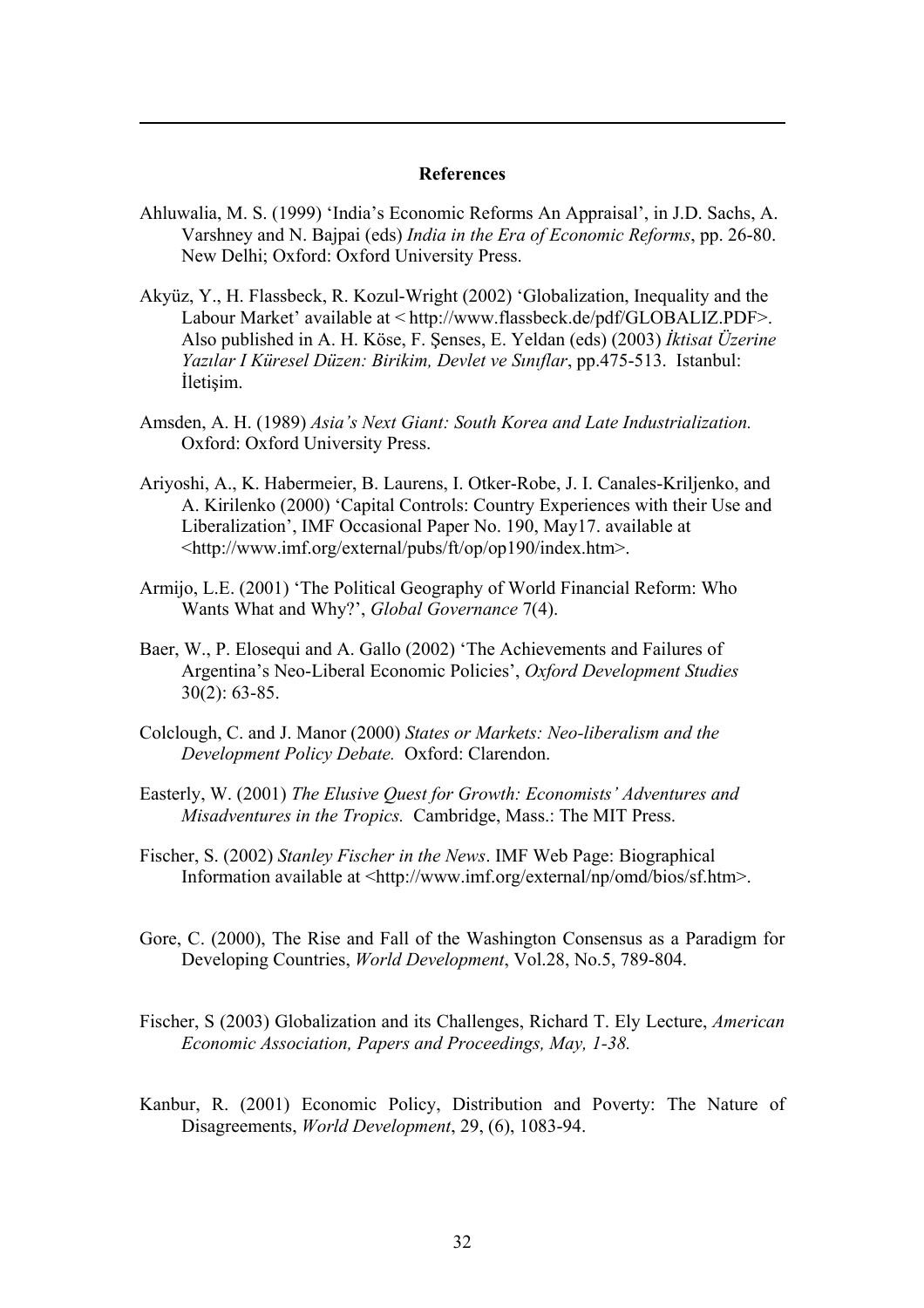- Kaplan, E. and D. Rodrik (2001) 'Did the Malaysian Capital Controls Work?', NBER Working Paper no. w8142. New York: National Bureau of Economic Research.
- Kozul-Wright, R (2003), The end of global laissez-faire?, lecture delivered at the Royal Society for the Encouragement of Arts, Manufactures and Commerce (RSA), London, 30 April.

- Krugman, P. (1998) 'Saving Asia: It's Time to get Radical', *Fortune* 7 September:74- 80.
- Krugman, P. (1990) *The Age of Diminished Expectations*. Cambridge, Mass.: The MIT Press.
- Lal, D. (1983) *The Poverty of 'Development Economics'.* London: Institute of Economic Affairs.
- Little, I. M. D. (1982) *Economic Development: Theory, Policy and International Relations.* New York: Basic Books.
- Ma, J. (1999) *The Chinese Economy in the 1990s.* New York: St.Martin's Press.
- Mittelman, J.H. (2000) *The Globalization Syndrome: Transformation and Resistance*. Princeton, NJ: Princeton Universtiy Press.
- Öniş, Z. (2003) 'Turgut Özal and His Economic Legacy: Turkish Neo-Liberalism in Critical Perspective', mimeographed, Department of International Relations, Koç University, Istanbul, available at <http://home.ku.edu.tr/~zonis/publications.htm>. Forthcoming in *Middle Eastern Studies.*
- Öniş, Z. (1998) *State and Market: The Political Economy of Turkey in Comparative Perspective.* Istanbul: Boğaziçi University Press.
- Öniş, Z. and Rubin B. (eds) (2003 *Turkey's Economy in Crisis*. London: Frank Cass.
- Pamuk, Ş. (2002) 'Economic Growth in Turkey in Comparative Perspective, 1880- 2000', paper presented at the Sixth International Congress on Economics, Middle East Technical University, Ankara, Turkey (September).
- Preston, P.W. (2000) *Development Theory*: *An Introduction.* Oxford: Blackwell.
- Robinson, C. (1999)'Malaysian Success Spawns New Thinking on Controls', *Asia Times Online*, 17 September, available at <http://www.atimes.com/globalecon/AI17Dj01.html>.
- Rock, M.T. (1993) "Twenty-Five Years of Economic Development" Revisited, *World Development*, Vol.21, No.11, 1787-1801.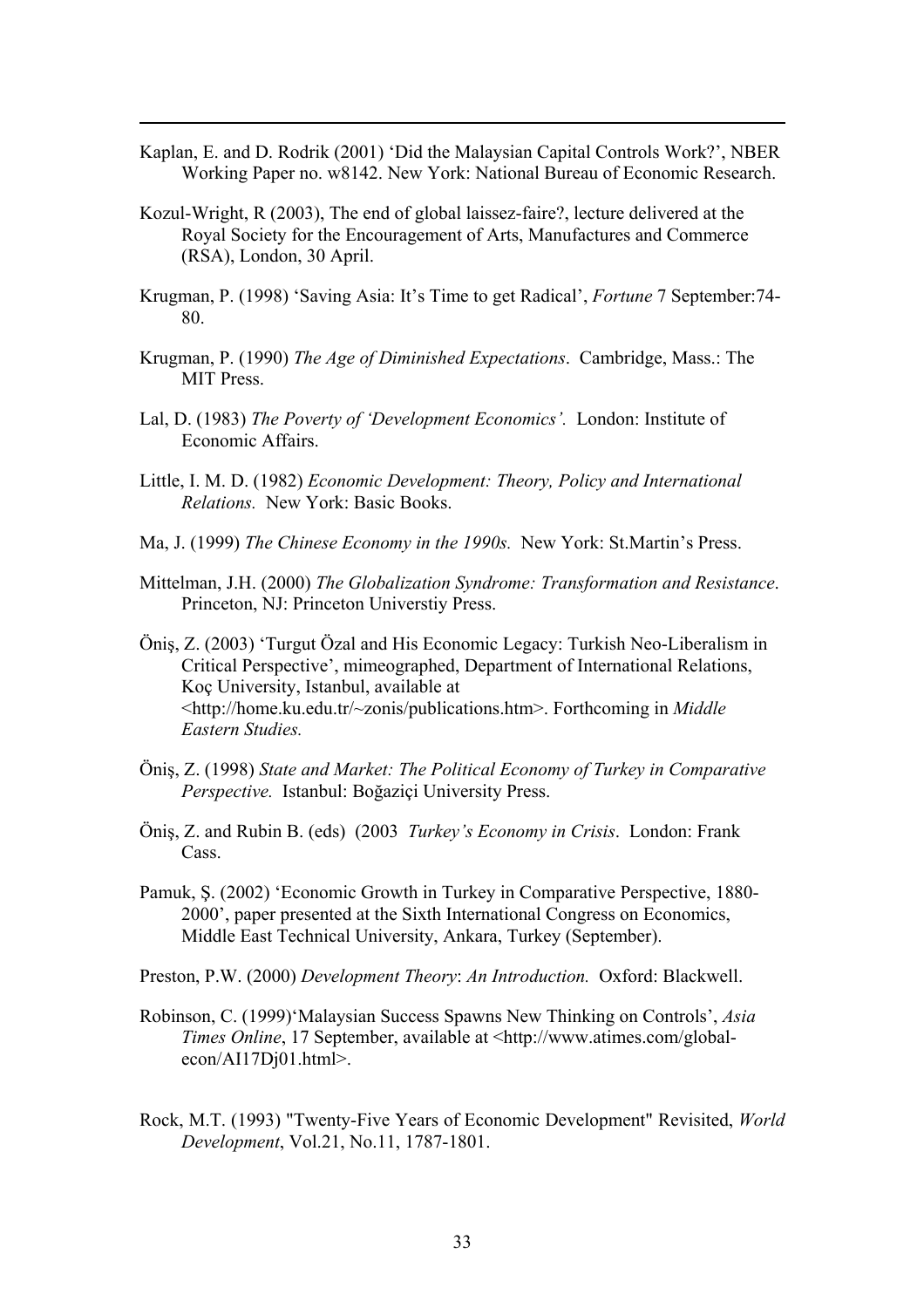Rodrik, D. (1999) *Making Openness Work: The New Global Economy and the Developing Countries.* Washington, DC: Overseas Development Council; Baltimore, MD: Distributed by Johns Hopkins University Press.

- Rodrik, D. (1997) *Has Globalization Gone Too Far?* Washington, D.C.: Institute of International Economics.
- Scholte, J.A and A. Schnabel (eds) (2002) *Civil Society and Global Finance*. London; New York: Routledge.
- Stiglitz, J. (2002) *Globalization and Its Discontents.* New York: W.W. Norton.
- Stiglitz, J. (2001) 'An Agenda for Development for the Twenty-First Century', in A. Giddens (ed.) *The Global Third Way Debate*, pp.340-357. Cambridge, UK: Polity Press; Oxford; Malden, MA: Blackwell.
- Stiglitz, J. (1999) 'Bleak Growth Prospects for the Developing World', *International Herald Tribune* 10-11 April: 6.
- Şenses, F. (2003) 'Economic Crisis as an Instigator of Distributional Conflict: The Turkish Case 2000-2001' in B. Rubin and Z. Öniş (eds) *Turkey's Economy in Crisis*. London: Frank Cass, 92-119.
- Şenses, F. (2001) *Küreselleşmenin Öteki Yüzü: Yoksulluk.* Istanbul: İletişim Yayınları.
- Şenses, F. (1991), Turkey's Stabilization and Structural Adjustment Program-In Retrospect and Prospect, *Developing Economies,* XXIX, September, No. 3, pp, 210-234.
- Toye, J. (1987) *Dilemmas of Development*. Oxford: Blackwell.
- Truong, D. H. D., C. L. Gates (1996) 'Vietnam's Gradualist Economic Reforms' in A. E. F. Jilberto and A. Mommen (eds) *Liberalization in the Developing World : Institutional and Economic Changes in Latin America, Africa, and Asia,* pp. 72- 95. London; New York : Routledge.
- UNCTAD (1999) *Trade and Development Report, 1999*. New York and Geneva: United Nations.
- UNCTAD (1997) *Trade and Development Report, 1997*. New York and Geneva: United Nations.
- Wade, R. (2001a) 'Is Globalization Making World Income Distribution More Equal?', LSE-DESTIN Working Paper, No.01-01. London School of Economics, London: Development Studies Institute.
- Wade, R. (2001b) 'Winners and Losers: The Global Distribution of Income is Becoming Even More Unequal. That Should Be a Matter of Greater Concern Than It Is', *The Economist* 28 April: 79-82.